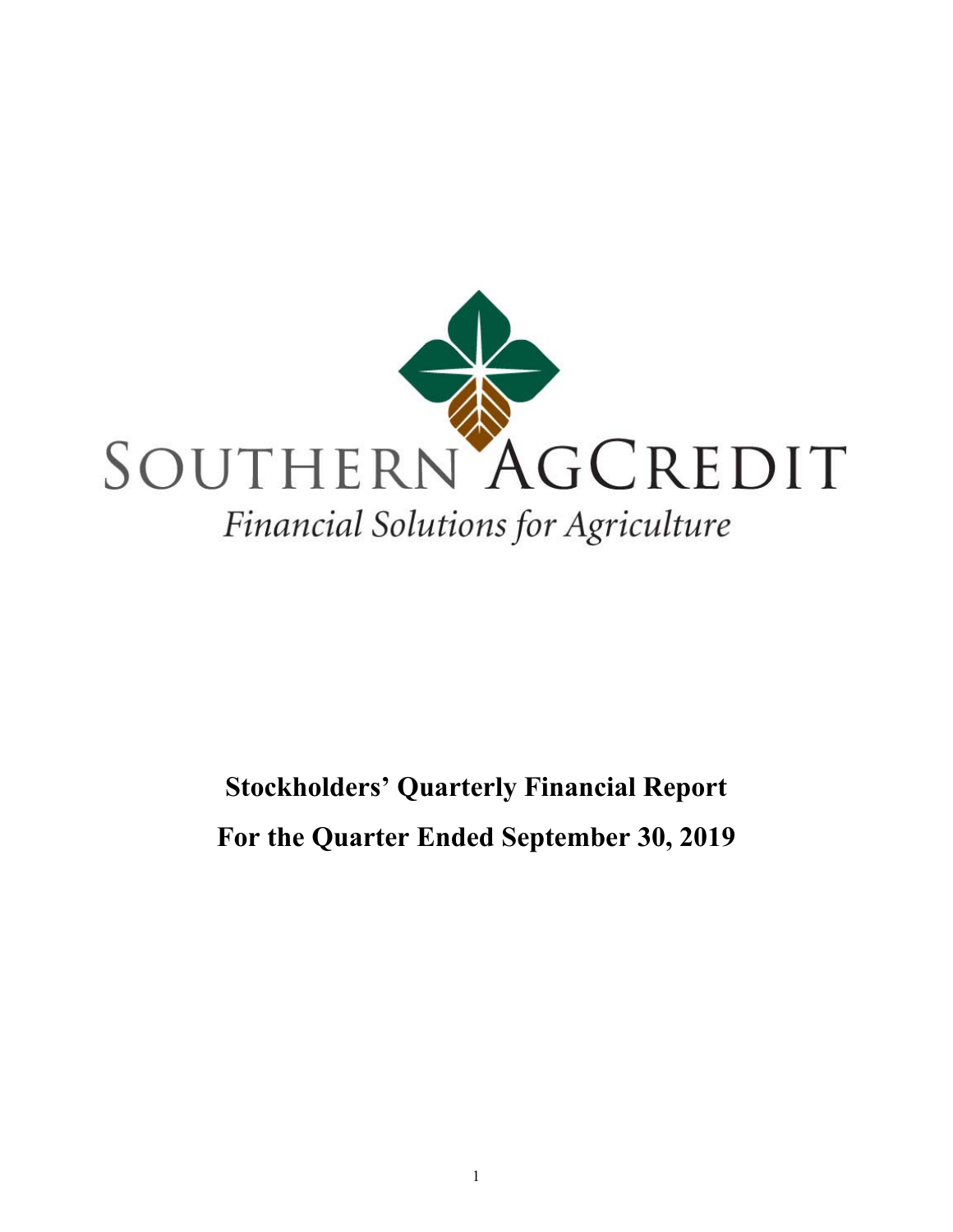#### **REPORT OF MANAGEMENT**

The consolidated financial statements of Southern AgCredit, ACA (association) are prepared by management, who is responsible for the statements' integrity and objectivity, including amounts that must necessarily be based on judgments and estimates. The consolidated financial statements have been prepared in conformity with accounting principles generally accepted in the United States of America. Other financial information included in the annual report is consistent with that in the consolidated financial statements

To meet its responsibility for reliable financial information, management depends on the Farm Credit Bank of Texas' and the association's accounting and internal control systems, which have been designed to provide reasonable, but not absolute, assurance that assets are safeguarded and transactions are properly authorized and recorded. The systems have been designed to recognize that the cost of controls must be related to the benefits derived. The board of directors has overall responsibility for the association's systems of internal control and financial reporting. The board consults regularly with management and reviews the results of the audits and examinations.

The undersigned certify that we have reviewed this report, that it has been prepared in accordance with all applicable statutory or regulatory requirements, and that the information contained herein is true, accurate and complete to the best of our knowledge and belief.

Joe H. Haymaı Chilf Executive Officer November 8, 2010

Kevin Rhodes Chairman, Board of Directors November 8, 2019

Phillip D. Morgan, CPA, CGMA Chief Financial and Operating Officer November 8, 2019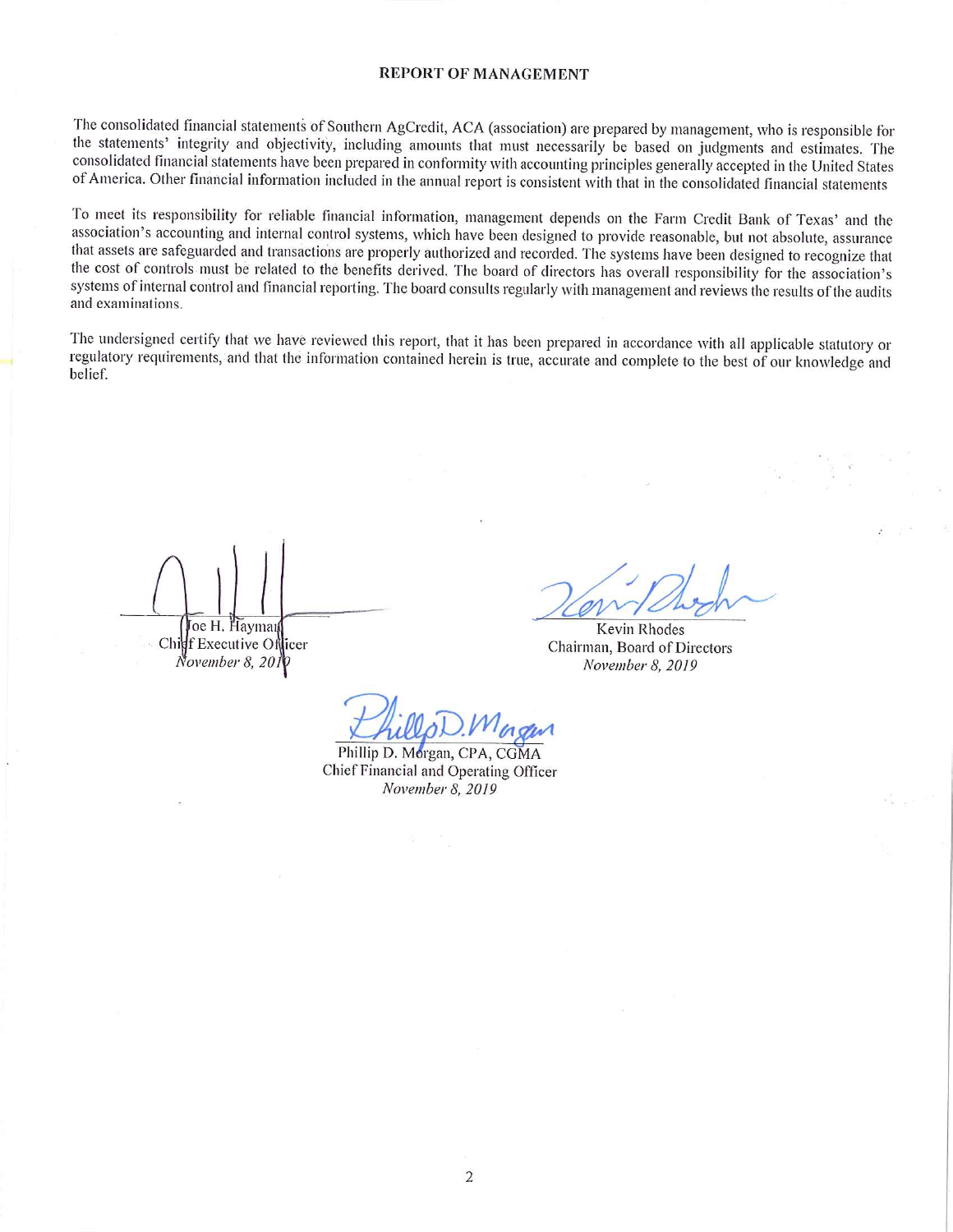# **SOUTHERN AGCREDIT, ACA MANAGEMENT'S DISCUSSION AND ANALYSIS**

The following commentary reviews the financial performance of Southern AgCredit, ACA (Agricultural Credit Association), referred to as the association, for the quarter ended September 30, 2019. These comments should be read in conjunction with the accompanying financial statements and the December 31, 2018 Annual Report to Stockholders.

The association is a member of the Farm Credit System (System), a nationwide network of cooperatively owned financial institutions established by and subject to the provisions of the Farm Credit Act of 1971, as amended, and the regulations of the Farm Credit Administration (FCA) promulgated thereunder.

The consolidated financial statements comprise the operations of the ACA and its wholly-owned subsidiaries. The consolidated financial statements were prepared under the oversight of the association's audit committee.

#### **Significant Events:**

In December 2018, the association's board of directors declared a patronage in the amount of \$19,670,106 to stockholders, including \$9,870,816 to be paid in cash, and \$9,799,290 in the form of non-qualified allocated equity on behalf of the individual stockholders and retained by the association. Nonqualified allocated equities are not taxable to the stockholder. The cash patronage was disbursed to the association stockholders in February 2019. The 2018 cash patronage represents a record return of earnings to the stockholders of the association.

The association continues to provide its members with quality financial services. The board of directors and management remain committed to maintaining the financial integrity of the association while offering competitive loan products that meet the financial needs of agricultural producers.

#### **Loan Portfolio:**

Total loans outstanding at September 30, 2019, including nonaccrual loans and sales contracts, were \$1,118,427,569 compared to \$1,039,235,244 at December 31, 2018, reflecting an increase of 7.6 percent. Nonaccrual loans as a percentage of total loans outstanding were 0.4 percent at September 30, 2019, compared to 0.3 percent at December 31, 2018.

The association recorded no recoveries or charge-offs for the quarter ended September 30, 2019, or for the same period in 2018. The association's allowance for loan losses was 0.1 percent of total loans outstanding as of September 30, 2019, and December 31, 2018, respectively.

#### *Agribusiness Loan Program*

The Association utilizes the Mississippi Development Authority's Agribusiness Enterprise Loan Program (ABE) to lower the cost of financing for its borrowers. The ABE loan program is designed to provide a percentage of low-cost state financing that is combined with private financial lending institutions' loan proceeds to encourage loans to the agribusiness industry in the state.

The Association guarantees payment of the borrower's ABE loan to the Mississippi Development Authority (MDA) and, therefore, the amount of ABE loans outstanding and due to MDA is included in "Loans" on the consolidated balance sheet with an offsetting liability at "Guaranteed obligations to government entities." ABE loans totaled \$15,387,975 and \$16,340,773 as of September 30, 2019 and December 31, 2018, respectively.

#### **Risk Exposure:**

High-risk assets include nonaccrual loans, loans that are past due 90 days or more and still accruing interest, formally restructured loans and other property owned. The following table illustrates the association's components and trends of high-risk assets.

|                           | September 30, 2019 |               |  | December 31, 2018 |        |  |
|---------------------------|--------------------|---------------|--|-------------------|--------|--|
|                           | Amount             | $\frac{0}{0}$ |  | Amount            | $\%$   |  |
| Nonaccrual                | 4,952,099          | 52.0%         |  | 2,598,873         | 31.9%  |  |
| Formally restructured     | 413,452            | $4.3\%$       |  | 472.784           | 5.8%   |  |
| Other property owned, net | 4,157,302          | $43.7\%$      |  | 5,076,652         | 62.3%  |  |
| Total                     | 9.522,853          | 100.0%        |  | 8,148,309         | 100.0% |  |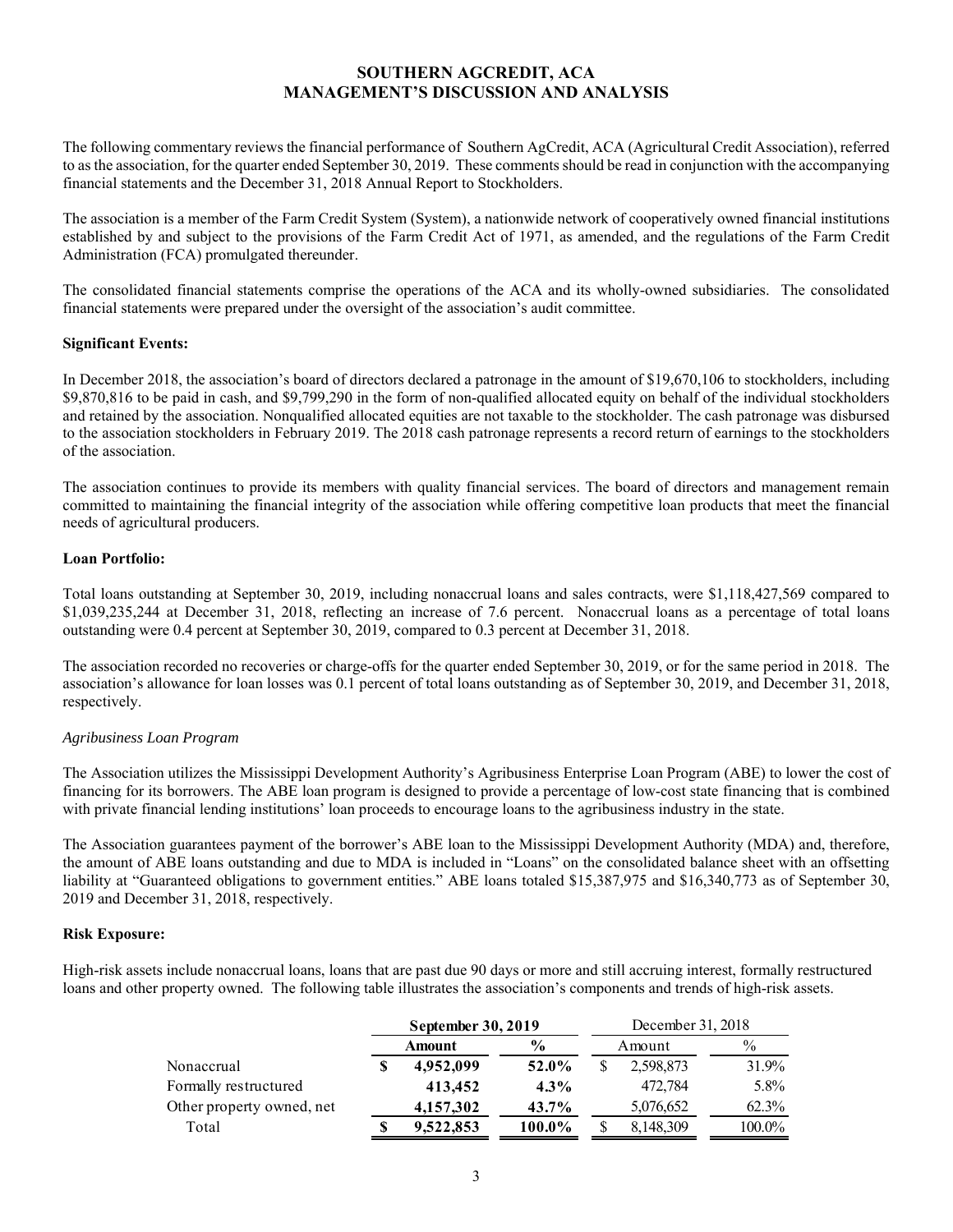The balance of nonaccrual volume as of September 30, 2019 is primarily secured by real estate with a total specific allowance of \$117,826 related to five loans. The increase in nonaccrual volume since the prior year end is primarily related to loans to two borrowers with loan balances of \$1,505,275.

The balance of other property owned as of September 30, 2019 is primarily related to the foreclosure of a large complex of loans to a group of borrowers originated in 2006 and recognized as nonperforming in the first quarter of 2008. Upon completion of the foreclosure, the association recognized an increase in other property owned related to the value of the acquired collateral from these loans of \$11,145,692, and \$8,563,039, as received in years 2010 and 2011, respectively. Subsequent decreases in the value include property liquidations and market value adjustments. Based on disposal activities in the third quarter, a market value adjustment of \$644,400 was recognized decreasing the overall balance.

#### **Investments:**

During 2010, the association exchanged loans totaling \$35,192,440 for Federal Agricultural Mortgage Corporation (Farmer Mac) guaranteed agriculture mortgage-backed securities (AMBS). The loans were previously covered under the Long-Term Standby Commitment to Purchase Agreements with Farmer Mac. No gain or loss was recognized in the financial statements upon completion of the exchange transactions since the loans were at a market rate, guaranteed by Farmer Mac and the servicing fee adequately compensates the association for the cost to service the loans. These AMBS are included in the association's Consolidated Balance Sheet as held-to-maturity investments at an amortized cost balance of \$5,543,140 at September 30, 2019. The association continues to service the loans included in those transactions.

#### **Results of Operations:**

The association had net income of \$4,494,750 and \$14,751,551 for the three and nine months ended September 30, 2019, as compared to net income of \$5,213,887 and \$15,657,913 for the same period in 2018, reflecting a decrease of 13.8 and 5.8 percent. The decrease in net income year over year is primarily due to the decrease in market value of acquired property as previously discussed and recognized in the third quarter 2019. Net interest income was \$6,917,407 and \$20,379,365 for the three and nine months ended September 30, 2019, compared to \$6,722,649 and \$19,882,282 for the same period in 2018.

|                               | <b>Nine Months Ended</b> |                            |               |               |     |            |  |
|-------------------------------|--------------------------|----------------------------|---------------|---------------|-----|------------|--|
|                               | September 30,            |                            | September 30, |               |     |            |  |
|                               | 2019                     |                            |               | 2018          |     |            |  |
|                               | Average                  |                            |               | Average       |     |            |  |
|                               | <b>Balance</b>           | <b>Interest</b>            |               | Balance       |     | Interest   |  |
| Loans                         | \$1,068,429,050          | $\mathbf{s}$<br>40,420,550 | \$            | 1,026,723,748 | \$. | 36,696,749 |  |
| Investments                   | 5,701,632                | 217,298                    |               | 6,293,573     |     | 220,749    |  |
| Total interest-earning assets | 1,074,130,682            | 40,637,848                 |               | 1,033,017,321 |     | 36,917,498 |  |
| Interest-bearing liabilities  | 921, 923, 708            | 20,258,483                 |               | 886,752,668   |     | 17,035,216 |  |
| Impact of capital             | 152,206,974<br>S         |                            | \$            | 146,264,653   |     |            |  |
| Net interest income           |                          | 20,379,365<br>S            |               |               | S   | 19,882,282 |  |
|                               |                          |                            |               |               |     |            |  |
|                               | 2019                     |                            |               | 2018          |     |            |  |
|                               | <b>Average Yield</b>     |                            |               | Average Yield |     |            |  |
| Yield on loans                | 5.06%                    |                            | 4.78%         |               |     |            |  |
| Yield on investments          | 5.10%                    |                            | 4.69%         |               |     |            |  |
| Total yield on interest-      |                          |                            |               |               |     |            |  |
| earning assets                | 5.06%                    |                            |               | 4.78%         |     |            |  |
| Cost of interest-bearing      |                          |                            |               |               |     |            |  |
| liabilities                   | 2.94%                    |                            |               | 2.57%         |     |            |  |
| Interest rate spread          | 2.12%                    |                            |               | 2.21%         |     |            |  |
| Net interest income as a      |                          |                            |               |               |     |            |  |
| percentage of average         |                          |                            |               |               |     |            |  |
| earning assets                | 2.54%                    |                            |               | 2.57%         |     |            |  |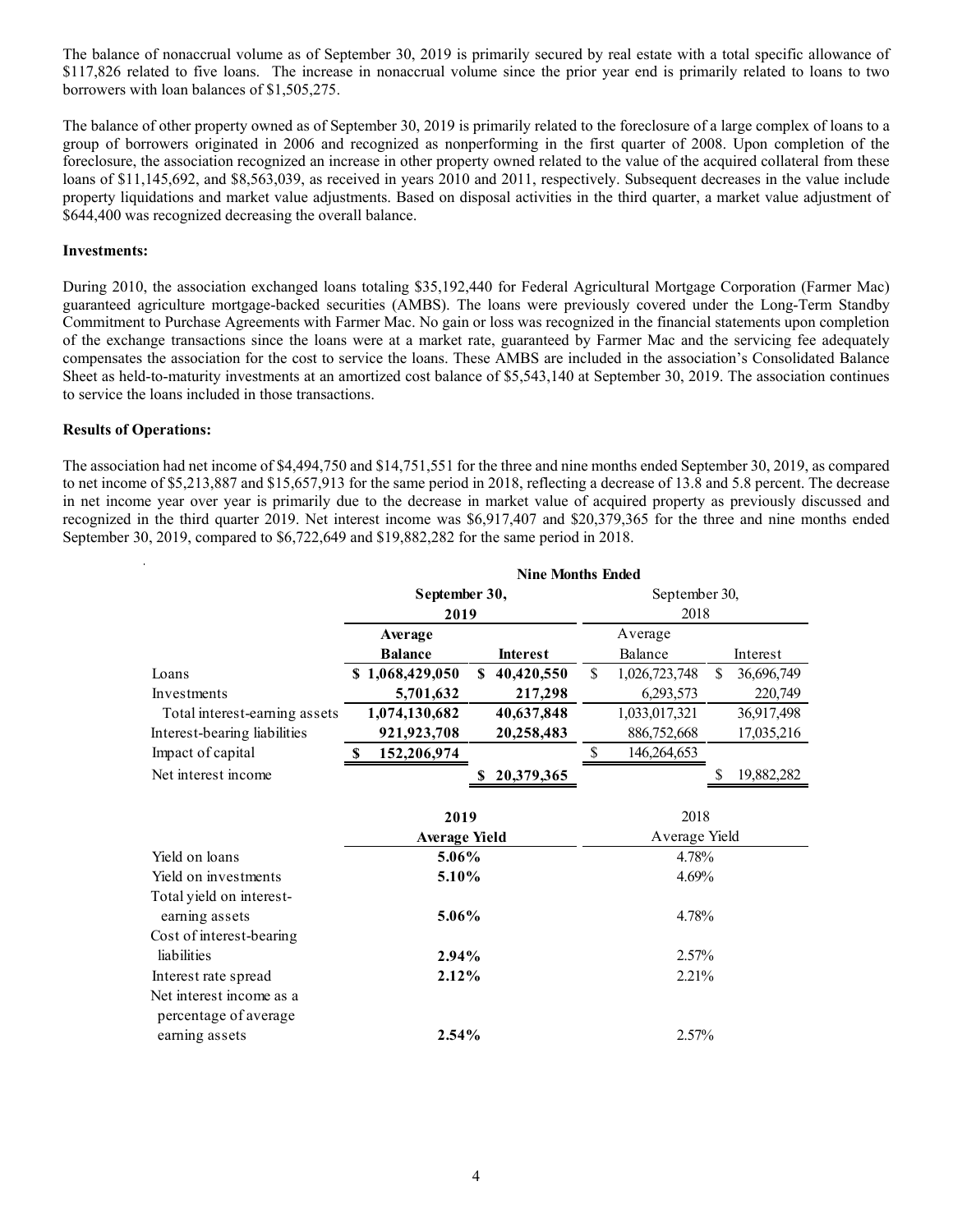|                               | Nine months ended:<br>September 30, 2019 vs. September 30, 2018 |                            |              |  |  |  |  |  |
|-------------------------------|-----------------------------------------------------------------|----------------------------|--------------|--|--|--|--|--|
|                               |                                                                 | Increase (decrease) due to |              |  |  |  |  |  |
|                               | Volume                                                          | Rate                       | <b>Total</b> |  |  |  |  |  |
| Interest income - loans       | \$1,490,602                                                     | \$2,233,199                | \$3,723,801  |  |  |  |  |  |
| Interest income - investments | (20, 763)                                                       | 17,312                     | (3,451)      |  |  |  |  |  |
| Total interest income         | 1,469,839                                                       | 2,250,511                  | 3,720,350    |  |  |  |  |  |
| Interest expense              | 675,670                                                         | 2,547,597                  | 3,223,267    |  |  |  |  |  |
| Net interest income           | 794,170                                                         | (297, 087)                 | 497,083<br>S |  |  |  |  |  |

Interest income for the three and nine months ended September 30, 2019, increased by \$1,266,367 and \$3,720,350, or 9.9 and 10.1 percent respectively, from the same period of 2018, primarily due to an increase in earning assets and mitigated by a declining loan yield. Interest expense for the three and nine months ended September 30, 2019, increased by \$1,071,609 and \$3,223,267, or 17.8 and 18.9 percent, from the same period of 2018 due to an increase in interest-bearing liabilities and related weighted average interest rate. Average loan volume for the third quarter of 2019 was \$1,068,429,050, compared to \$1,026,723,748 in the third quarter of 2018. The average net interest rate spread on the loan portfolio for the third quarter of 2019 was 2.12 percent, compared to 2.21 percent in the third quarter of 2018.

The association's return on average assets for the nine months ended September 30, 2019, was 1.76 percent compared to 1.95 percent for the same period in 2018. The association's return on average equity for the nine months ended September 30, 2019, was 11.60 percent, compared to 12.88 percent for the same period in 2018.

#### **Liquidity and Funding Sources:**

The association secures the majority of its lendable funds from the Farm Credit Bank of Texas (the bank), which obtains its funds through the issuance of System-wide obligations and with lendable equity. The following schedule summarizes the association's borrowings.

|                                  | September 30, | December 31,<br>2018 |               |  |
|----------------------------------|---------------|----------------------|---------------|--|
|                                  | 2019          |                      |               |  |
| Note payable to the bank         | 969,239,186   |                      | 888, 231, 951 |  |
| Accrued interest on note payable | 2.329.632     |                      | 2,147,612     |  |
| Total                            | 971,568,818   |                      | 890,379,563   |  |

The association operates under a general financing agreement (GFA) with the bank. The current GFA is effective through September 30, 2020. The primary source of liquidity and funding for the association is a direct loan from the bank. The outstanding balance of \$969,239,186 as of September 30, 2019, is recorded as a liability on the association's balance sheet. The note carried a weighted average interest rate of 2.91 percent at September 30, 2019. The indebtedness is collateralized by a pledge of substantially all of the association's assets to the bank and is governed by the general financing agreement. The increase in note payable to the bank and related accrued interest payable since December 31, 2018, is due to the association's increase in the association's loan volume and increase in the direct loan rate. The association's own funds, which represent the amount of the association's loan portfolio funded by the association's equity, were \$134,755,701 at September 30, 2019. The maximum amount the association may borrow from the bank as of September 30, 2019, was \$1,112,375,905 as defined by the general financing agreement. The indebtedness continues in effect until the expiration date of the general financing agreement, which is September 30, 2020, unless sooner terminated by the bank upon the occurrence of an event of default, or by the association, in the event of a breach of this agreement by the bank, upon giving the bank 30 calendar days' prior written notice, or in all other circumstances, upon giving the bank 120 days' prior written notice.

#### **Capital Resources:**

The association's capital position increased by \$14,895,176 at September 30, 2019, compared to December 31, 2018. The association's debt as a percentage of members' equity was 5.61:1 as of September 30, 2019, compared to 5.69:1 as of December 31, 2018.

Farm Credit Administration regulations require the association to maintain minimums for various regulatory capital ratios. New regulations became effective January 1, 2017, which replaced the previously required core surplus and total surplus ratios with common equity tier 1, tier 1 capital, and total capital risk-based capital ratios. The new regulations also added tier 1 leverage and unallocated retained earnings and equivalents (UREE) ratios. The permanent capital ratio continues to remain in effect, with some modifications to align with the new regulations. As of September 30, 2019, the association exceeded all regulatory capital requirements.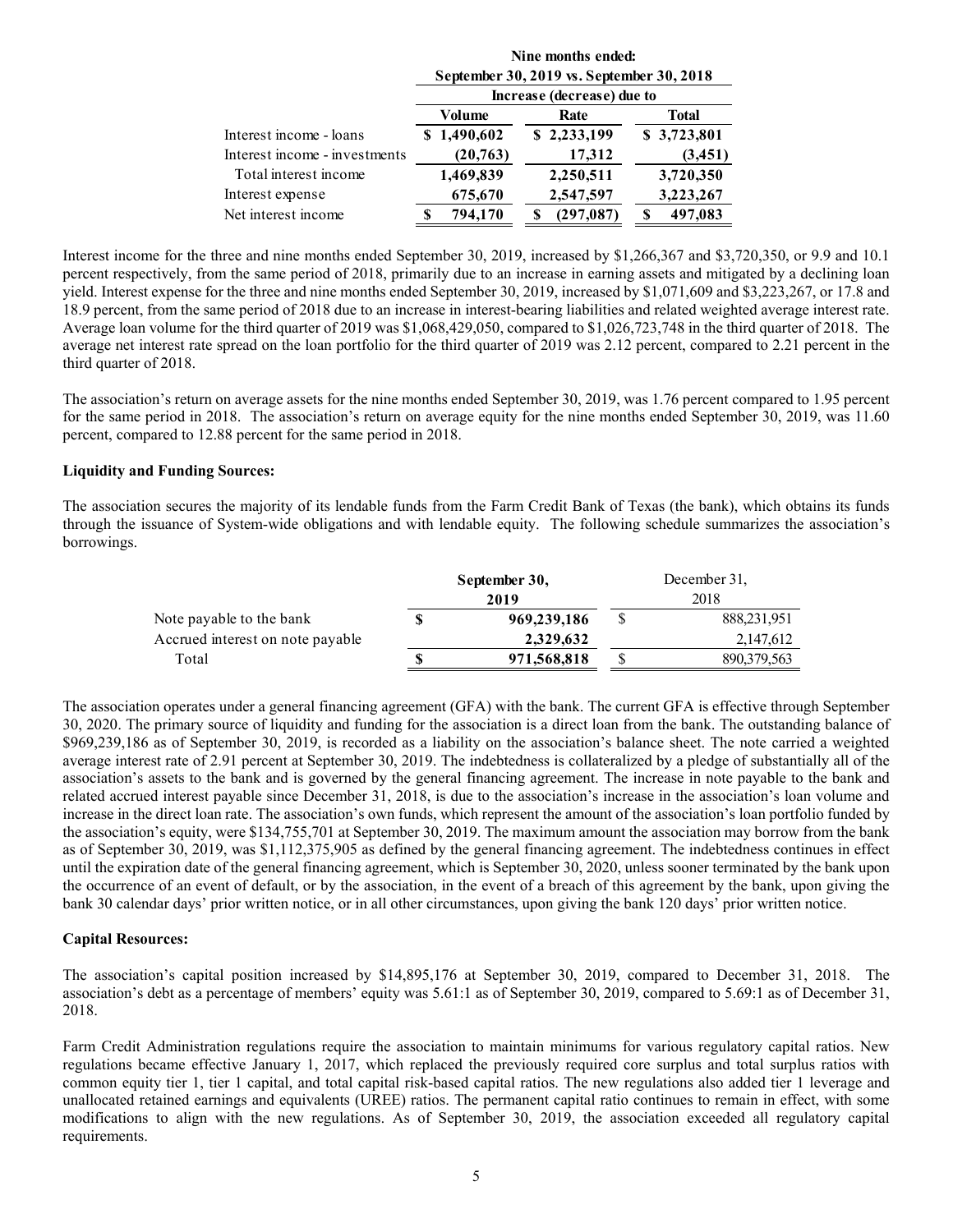#### **Relationship With the Farm Credit Bank of Texas:**

The association's financial condition may be impacted by factors that affect the bank. The financial condition and results of operations of the bank may materially affect the stockholder's investment in the association. The Management's Discussion and Analysis and Notes to Financial Statements contained in the 2018 Annual Report of Association New Model more fully describe the association's relationship with the bank.

The annual and quarterly stockholder reports of the bank are available free of charge, upon request. These reports can be obtained by writing to Farm Credit Bank of Texas, Corporate Communications, P.O. Box 202590, Austin, Texas 78720, or by calling (512) 483- 9204. The annual and quarterly stockholder reports for the bank are also available on its website at *www.farmcreditbank.com.* 

The association's quarterly stockholder reports are also available free of charge, upon request. These reports can be obtained by writing to Southern AgCredit, ACA, 402 West Parkway Place, Ridgeland, MS 39157 or calling 601-499-2820. The annual and quarterly stockholder reports for the association are also available on its website at *www.southernagcredit.com.* Copies of the association's quarterly stockholder reports can also be requested by e-mailing *dlsouthernagcreditadmin@farmcreditbank.com.*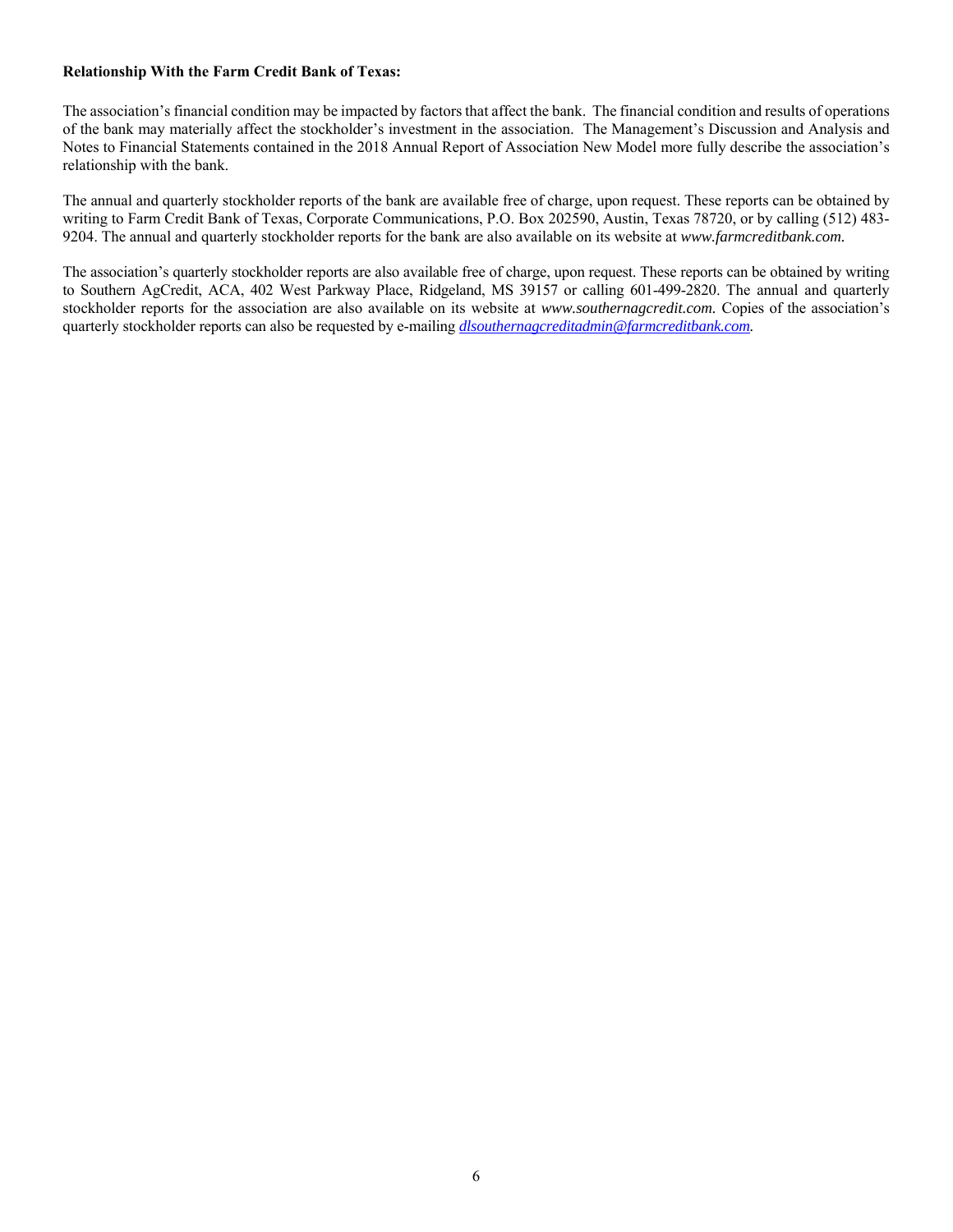# **SOUTHERN AGCREDIT, ACA**

# **CONSOLIDATED BALANCE SHEET**

| 2019<br>December 31,<br>2018<br>(unaudited)<br><b>ASSETS</b><br>\$<br>Cash<br>S<br>5,603<br>30,691<br>6,046,842<br>Investments<br>5,543,140<br>1,039,235,244<br>1,118,427,569<br>Loans<br>Less: allowance for loan losses<br>1,079,319<br>1,224,117<br>Net loans<br>1,038,155,925<br>1,117,203,452<br>Accrued interest receivable<br>Loans<br>8,945,560<br>11,389,455<br>92,676<br>Investments<br>128,571<br>Investment in and receivable from the Farm<br>Credit Bank of Texas:<br>Capital stock<br>17,725,455<br>17,725,455<br>Other<br>4,386,724<br>1,740,666<br>Other property owned, net<br>5,076,652<br>4,157,302<br>Premises and equipment, net<br>9,077,258<br>7,904,333<br>Other assets<br>1,030,945<br>1,030,200<br>Total assets<br>\$<br>1,170,611,265<br>\$<br>1,086,785,640<br><b>LIABILITIES</b><br>Note payable to the Farm Credit Bank of Texas<br>\$<br>\$<br>888,231,951<br>969,239,186<br>Guaranteed obligations to government entities<br>15,387,975<br>16,340,773<br>Accrued interest payable<br>2,329,632<br>2,147,612<br>Drafts outstanding<br>373,922<br>132,941<br>Patronage payable<br>9,870,816<br>Other liabilities<br>6,166,402<br>7,842,575<br><b>Total</b> liabilities<br>993,497,117<br>924,566,668<br><b>MEMBERS' EQUITY</b><br>Capital stock and participation certificates<br>4,377,950<br>4,531,700<br>Additional paid-in capital<br>10,238,891<br>10,238,891<br>Unallocated retained earnings<br>162,461,699<br>147,710,148<br>Accumulated other comprehensive income (loss)<br>(108, 017)<br>(118, 142)<br>162,218,972<br>Total members' equity<br>177,114,148<br>\$<br>Total liabilities and members' equity<br>$\mathbf S$<br>1,170,611,265<br>1,086,785,640 |  | September 30, |  |  |  |
|------------------------------------------------------------------------------------------------------------------------------------------------------------------------------------------------------------------------------------------------------------------------------------------------------------------------------------------------------------------------------------------------------------------------------------------------------------------------------------------------------------------------------------------------------------------------------------------------------------------------------------------------------------------------------------------------------------------------------------------------------------------------------------------------------------------------------------------------------------------------------------------------------------------------------------------------------------------------------------------------------------------------------------------------------------------------------------------------------------------------------------------------------------------------------------------------------------------------------------------------------------------------------------------------------------------------------------------------------------------------------------------------------------------------------------------------------------------------------------------------------------------------------------------------------------------------------------------------------------------------------------------------------------------------------------------------------|--|---------------|--|--|--|
|                                                                                                                                                                                                                                                                                                                                                                                                                                                                                                                                                                                                                                                                                                                                                                                                                                                                                                                                                                                                                                                                                                                                                                                                                                                                                                                                                                                                                                                                                                                                                                                                                                                                                                      |  |               |  |  |  |
|                                                                                                                                                                                                                                                                                                                                                                                                                                                                                                                                                                                                                                                                                                                                                                                                                                                                                                                                                                                                                                                                                                                                                                                                                                                                                                                                                                                                                                                                                                                                                                                                                                                                                                      |  |               |  |  |  |
|                                                                                                                                                                                                                                                                                                                                                                                                                                                                                                                                                                                                                                                                                                                                                                                                                                                                                                                                                                                                                                                                                                                                                                                                                                                                                                                                                                                                                                                                                                                                                                                                                                                                                                      |  |               |  |  |  |
|                                                                                                                                                                                                                                                                                                                                                                                                                                                                                                                                                                                                                                                                                                                                                                                                                                                                                                                                                                                                                                                                                                                                                                                                                                                                                                                                                                                                                                                                                                                                                                                                                                                                                                      |  |               |  |  |  |
|                                                                                                                                                                                                                                                                                                                                                                                                                                                                                                                                                                                                                                                                                                                                                                                                                                                                                                                                                                                                                                                                                                                                                                                                                                                                                                                                                                                                                                                                                                                                                                                                                                                                                                      |  |               |  |  |  |
|                                                                                                                                                                                                                                                                                                                                                                                                                                                                                                                                                                                                                                                                                                                                                                                                                                                                                                                                                                                                                                                                                                                                                                                                                                                                                                                                                                                                                                                                                                                                                                                                                                                                                                      |  |               |  |  |  |
|                                                                                                                                                                                                                                                                                                                                                                                                                                                                                                                                                                                                                                                                                                                                                                                                                                                                                                                                                                                                                                                                                                                                                                                                                                                                                                                                                                                                                                                                                                                                                                                                                                                                                                      |  |               |  |  |  |
|                                                                                                                                                                                                                                                                                                                                                                                                                                                                                                                                                                                                                                                                                                                                                                                                                                                                                                                                                                                                                                                                                                                                                                                                                                                                                                                                                                                                                                                                                                                                                                                                                                                                                                      |  |               |  |  |  |
|                                                                                                                                                                                                                                                                                                                                                                                                                                                                                                                                                                                                                                                                                                                                                                                                                                                                                                                                                                                                                                                                                                                                                                                                                                                                                                                                                                                                                                                                                                                                                                                                                                                                                                      |  |               |  |  |  |
|                                                                                                                                                                                                                                                                                                                                                                                                                                                                                                                                                                                                                                                                                                                                                                                                                                                                                                                                                                                                                                                                                                                                                                                                                                                                                                                                                                                                                                                                                                                                                                                                                                                                                                      |  |               |  |  |  |
|                                                                                                                                                                                                                                                                                                                                                                                                                                                                                                                                                                                                                                                                                                                                                                                                                                                                                                                                                                                                                                                                                                                                                                                                                                                                                                                                                                                                                                                                                                                                                                                                                                                                                                      |  |               |  |  |  |
|                                                                                                                                                                                                                                                                                                                                                                                                                                                                                                                                                                                                                                                                                                                                                                                                                                                                                                                                                                                                                                                                                                                                                                                                                                                                                                                                                                                                                                                                                                                                                                                                                                                                                                      |  |               |  |  |  |
|                                                                                                                                                                                                                                                                                                                                                                                                                                                                                                                                                                                                                                                                                                                                                                                                                                                                                                                                                                                                                                                                                                                                                                                                                                                                                                                                                                                                                                                                                                                                                                                                                                                                                                      |  |               |  |  |  |
|                                                                                                                                                                                                                                                                                                                                                                                                                                                                                                                                                                                                                                                                                                                                                                                                                                                                                                                                                                                                                                                                                                                                                                                                                                                                                                                                                                                                                                                                                                                                                                                                                                                                                                      |  |               |  |  |  |
|                                                                                                                                                                                                                                                                                                                                                                                                                                                                                                                                                                                                                                                                                                                                                                                                                                                                                                                                                                                                                                                                                                                                                                                                                                                                                                                                                                                                                                                                                                                                                                                                                                                                                                      |  |               |  |  |  |
|                                                                                                                                                                                                                                                                                                                                                                                                                                                                                                                                                                                                                                                                                                                                                                                                                                                                                                                                                                                                                                                                                                                                                                                                                                                                                                                                                                                                                                                                                                                                                                                                                                                                                                      |  |               |  |  |  |
|                                                                                                                                                                                                                                                                                                                                                                                                                                                                                                                                                                                                                                                                                                                                                                                                                                                                                                                                                                                                                                                                                                                                                                                                                                                                                                                                                                                                                                                                                                                                                                                                                                                                                                      |  |               |  |  |  |
|                                                                                                                                                                                                                                                                                                                                                                                                                                                                                                                                                                                                                                                                                                                                                                                                                                                                                                                                                                                                                                                                                                                                                                                                                                                                                                                                                                                                                                                                                                                                                                                                                                                                                                      |  |               |  |  |  |
|                                                                                                                                                                                                                                                                                                                                                                                                                                                                                                                                                                                                                                                                                                                                                                                                                                                                                                                                                                                                                                                                                                                                                                                                                                                                                                                                                                                                                                                                                                                                                                                                                                                                                                      |  |               |  |  |  |
|                                                                                                                                                                                                                                                                                                                                                                                                                                                                                                                                                                                                                                                                                                                                                                                                                                                                                                                                                                                                                                                                                                                                                                                                                                                                                                                                                                                                                                                                                                                                                                                                                                                                                                      |  |               |  |  |  |
|                                                                                                                                                                                                                                                                                                                                                                                                                                                                                                                                                                                                                                                                                                                                                                                                                                                                                                                                                                                                                                                                                                                                                                                                                                                                                                                                                                                                                                                                                                                                                                                                                                                                                                      |  |               |  |  |  |
|                                                                                                                                                                                                                                                                                                                                                                                                                                                                                                                                                                                                                                                                                                                                                                                                                                                                                                                                                                                                                                                                                                                                                                                                                                                                                                                                                                                                                                                                                                                                                                                                                                                                                                      |  |               |  |  |  |
|                                                                                                                                                                                                                                                                                                                                                                                                                                                                                                                                                                                                                                                                                                                                                                                                                                                                                                                                                                                                                                                                                                                                                                                                                                                                                                                                                                                                                                                                                                                                                                                                                                                                                                      |  |               |  |  |  |
|                                                                                                                                                                                                                                                                                                                                                                                                                                                                                                                                                                                                                                                                                                                                                                                                                                                                                                                                                                                                                                                                                                                                                                                                                                                                                                                                                                                                                                                                                                                                                                                                                                                                                                      |  |               |  |  |  |
|                                                                                                                                                                                                                                                                                                                                                                                                                                                                                                                                                                                                                                                                                                                                                                                                                                                                                                                                                                                                                                                                                                                                                                                                                                                                                                                                                                                                                                                                                                                                                                                                                                                                                                      |  |               |  |  |  |
|                                                                                                                                                                                                                                                                                                                                                                                                                                                                                                                                                                                                                                                                                                                                                                                                                                                                                                                                                                                                                                                                                                                                                                                                                                                                                                                                                                                                                                                                                                                                                                                                                                                                                                      |  |               |  |  |  |
|                                                                                                                                                                                                                                                                                                                                                                                                                                                                                                                                                                                                                                                                                                                                                                                                                                                                                                                                                                                                                                                                                                                                                                                                                                                                                                                                                                                                                                                                                                                                                                                                                                                                                                      |  |               |  |  |  |
|                                                                                                                                                                                                                                                                                                                                                                                                                                                                                                                                                                                                                                                                                                                                                                                                                                                                                                                                                                                                                                                                                                                                                                                                                                                                                                                                                                                                                                                                                                                                                                                                                                                                                                      |  |               |  |  |  |
|                                                                                                                                                                                                                                                                                                                                                                                                                                                                                                                                                                                                                                                                                                                                                                                                                                                                                                                                                                                                                                                                                                                                                                                                                                                                                                                                                                                                                                                                                                                                                                                                                                                                                                      |  |               |  |  |  |
|                                                                                                                                                                                                                                                                                                                                                                                                                                                                                                                                                                                                                                                                                                                                                                                                                                                                                                                                                                                                                                                                                                                                                                                                                                                                                                                                                                                                                                                                                                                                                                                                                                                                                                      |  |               |  |  |  |
|                                                                                                                                                                                                                                                                                                                                                                                                                                                                                                                                                                                                                                                                                                                                                                                                                                                                                                                                                                                                                                                                                                                                                                                                                                                                                                                                                                                                                                                                                                                                                                                                                                                                                                      |  |               |  |  |  |
|                                                                                                                                                                                                                                                                                                                                                                                                                                                                                                                                                                                                                                                                                                                                                                                                                                                                                                                                                                                                                                                                                                                                                                                                                                                                                                                                                                                                                                                                                                                                                                                                                                                                                                      |  |               |  |  |  |
|                                                                                                                                                                                                                                                                                                                                                                                                                                                                                                                                                                                                                                                                                                                                                                                                                                                                                                                                                                                                                                                                                                                                                                                                                                                                                                                                                                                                                                                                                                                                                                                                                                                                                                      |  |               |  |  |  |
|                                                                                                                                                                                                                                                                                                                                                                                                                                                                                                                                                                                                                                                                                                                                                                                                                                                                                                                                                                                                                                                                                                                                                                                                                                                                                                                                                                                                                                                                                                                                                                                                                                                                                                      |  |               |  |  |  |
|                                                                                                                                                                                                                                                                                                                                                                                                                                                                                                                                                                                                                                                                                                                                                                                                                                                                                                                                                                                                                                                                                                                                                                                                                                                                                                                                                                                                                                                                                                                                                                                                                                                                                                      |  |               |  |  |  |
|                                                                                                                                                                                                                                                                                                                                                                                                                                                                                                                                                                                                                                                                                                                                                                                                                                                                                                                                                                                                                                                                                                                                                                                                                                                                                                                                                                                                                                                                                                                                                                                                                                                                                                      |  |               |  |  |  |
|                                                                                                                                                                                                                                                                                                                                                                                                                                                                                                                                                                                                                                                                                                                                                                                                                                                                                                                                                                                                                                                                                                                                                                                                                                                                                                                                                                                                                                                                                                                                                                                                                                                                                                      |  |               |  |  |  |

The accompanying notes are an integral part of these combined financial statements.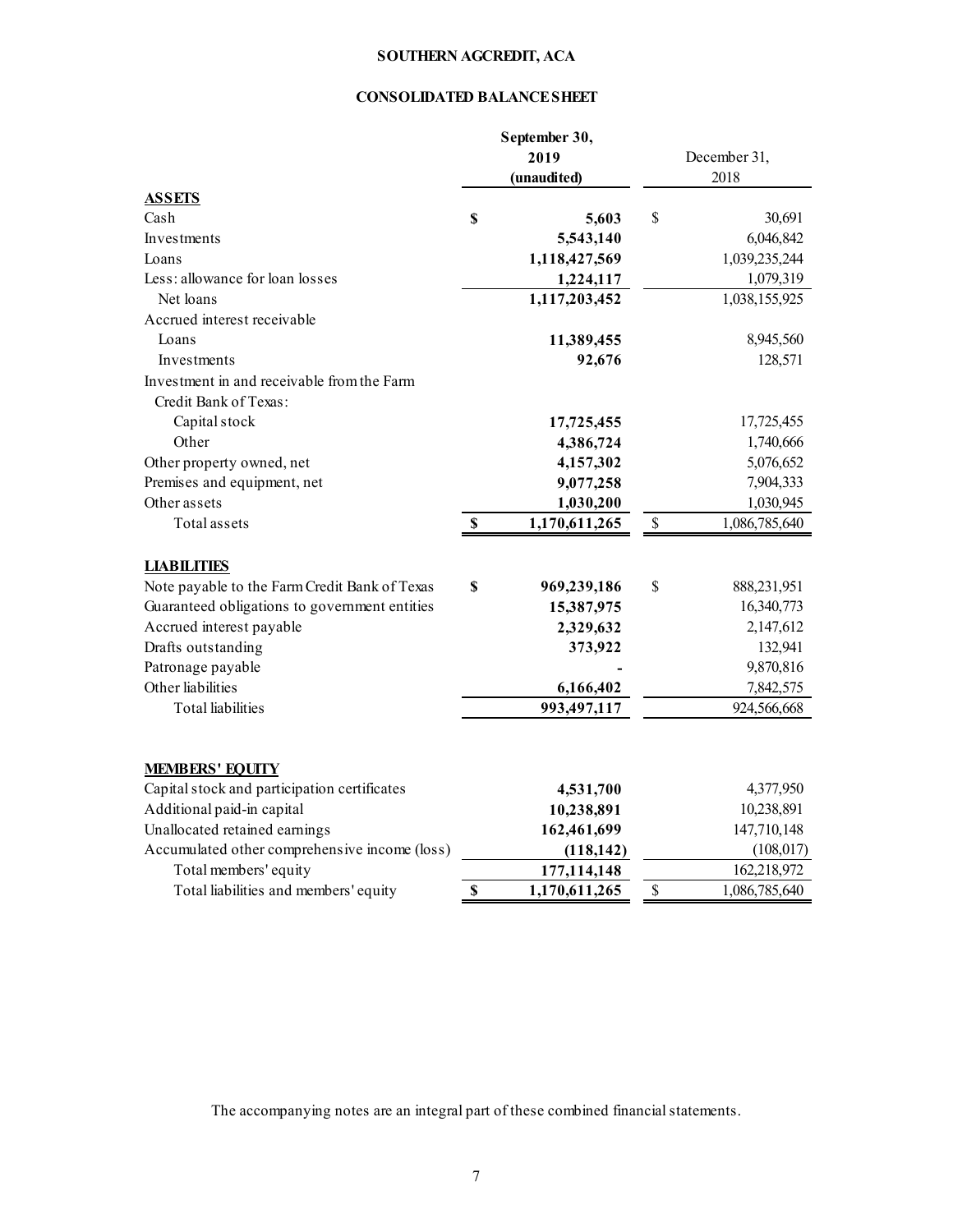# **SOUTHERN AGCREDIT, ACA**

# **CONSOLIDATED STATEMENTS OF COMPREHENSIVE INCOME**

(unaudited)

|                                                                 | <b>Quarter Ended</b><br>September 30, |            |    | <b>Nine Months Ended</b><br>September 30, |                   |            |    |            |
|-----------------------------------------------------------------|---------------------------------------|------------|----|-------------------------------------------|-------------------|------------|----|------------|
|                                                                 |                                       |            |    |                                           |                   |            |    |            |
|                                                                 |                                       | 2019       |    | 2018                                      |                   | 2019       |    | 2018       |
| <b>INTEREST INCOME</b>                                          |                                       |            |    |                                           |                   |            |    |            |
| Loans                                                           | S                                     | 13,938,620 | \$ | 12,669,957                                | \$                | 40,420,550 | \$ | 36,696,749 |
| Investments                                                     |                                       | 71,827     |    | 74,123                                    |                   | 217,298    |    | 220,749    |
| Total interest income                                           |                                       | 14,010,447 |    | 12,744,080                                |                   | 40,637,848 |    | 36,917,498 |
| <b>INTEREST EXPENSE</b>                                         |                                       |            |    |                                           |                   |            |    |            |
| Note payable to the Farm Credit Bank of Texas                   |                                       | 7,092,926  |    | 6,021,322                                 |                   | 20,258,367 |    | 17,034,661 |
| Advance conditional payments                                    |                                       | 114        |    | 109                                       |                   | 116        |    | 555        |
| Total interest expense                                          |                                       | 7,093,040  |    | 6,021,431                                 |                   | 20,258,483 |    | 17,035,216 |
| Net interest income                                             |                                       | 6,917,407  |    | 6,722,649                                 |                   | 20,379,365 |    | 19,882,282 |
| <b>PROVISION FOR LOAN LOSSES</b>                                |                                       | 45,508     |    | 27,561                                    |                   | 145,994    |    | 173,001    |
| Net interest income after                                       |                                       |            |    |                                           |                   |            |    |            |
| provision for loan losses                                       |                                       | 6,871,899  |    | 6,695,088                                 |                   | 20,233,371 |    | 19,709,281 |
| <b>NONINTEREST INCOME</b>                                       |                                       |            |    |                                           |                   |            |    |            |
| Income from the Farm Credit Bank of Texas:                      |                                       |            |    |                                           |                   |            |    |            |
| Patronage income                                                |                                       | 1,031,016  |    | 1,022,751                                 |                   | 3,082,052  |    | 2,874,226  |
| Loan fees                                                       |                                       | 100,080    |    | 81,584                                    |                   | 286,645    |    | 291,289    |
| Financially related services income                             |                                       | 2,072      |    | 21,496                                    |                   | 2,401      |    | 21,847     |
| Gain (loss) on other property owned, net                        |                                       | (644, 400) |    |                                           |                   | (687, 724) |    | (14,060)   |
| Gain (loss) on sale of premises and equipment, net              |                                       |            |    | 1,065                                     |                   | 88,323     |    | 122        |
| Other noninterest income                                        |                                       | 715        |    | 116,038                                   |                   | 256,254    |    | 642,206    |
| Total noninterest income                                        |                                       | 489,483    |    | 1,242,934                                 |                   | 3,027,951  |    | 3,815,630  |
| <b>NONINTEREST EXPENSES</b>                                     |                                       |            |    |                                           |                   |            |    |            |
| Salaries and employee benefits                                  |                                       | 1,484,038  |    | 1,397,522                                 |                   | 4,255,732  |    | 4,001,034  |
| Occupancy and equipment                                         |                                       | 241,843    |    | 152,354                                   |                   | 706,314    |    | 464,399    |
| Insurance Fund premiums                                         |                                       | 183,168    |    | 170,708                                   |                   | 530,058    |    | 506,839    |
| Other components of net periodic postretirement<br>benefit cost |                                       | 47,784     |    | 48,096                                    |                   | 143,352    |    | 144,285    |
| Other noninterest expense                                       |                                       | 909,799    |    | 955,455                                   |                   | 2,874,315  |    | 2,750,441  |
| Total noninterest expenses                                      |                                       | 2,866,632  |    | 2,724,135                                 |                   | 8,509,771  |    | 7,866,998  |
| Income before income taxes                                      |                                       | 4,494,750  |    | 5,213,887                                 |                   | 14,751,551 |    | 15,657,913 |
| <b>NET INCOME</b>                                               |                                       | 4,494,750  |    | 5,213,887                                 |                   | 14,751,551 |    | 15,657,913 |
| Other comprehensive income:                                     |                                       |            |    |                                           |                   |            |    |            |
| Change in postretirement benefit plans                          |                                       | (3,375)    |    | (3,783)                                   |                   | (10, 125)  |    | (11,349)   |
| Other comprehensive income, net of tax                          |                                       | (3,375)    |    | (3,783)                                   |                   | (10, 125)  |    | (11,349)   |
| <b>COMPREHENSIVE INCOME</b>                                     | \$                                    | 4,491,375  | \$ | 5,210,104                                 | $\boldsymbol{\$}$ | 14,741,426 | \$ | 15,646,564 |

The accompanying notes are an integral part of these combined financial statements.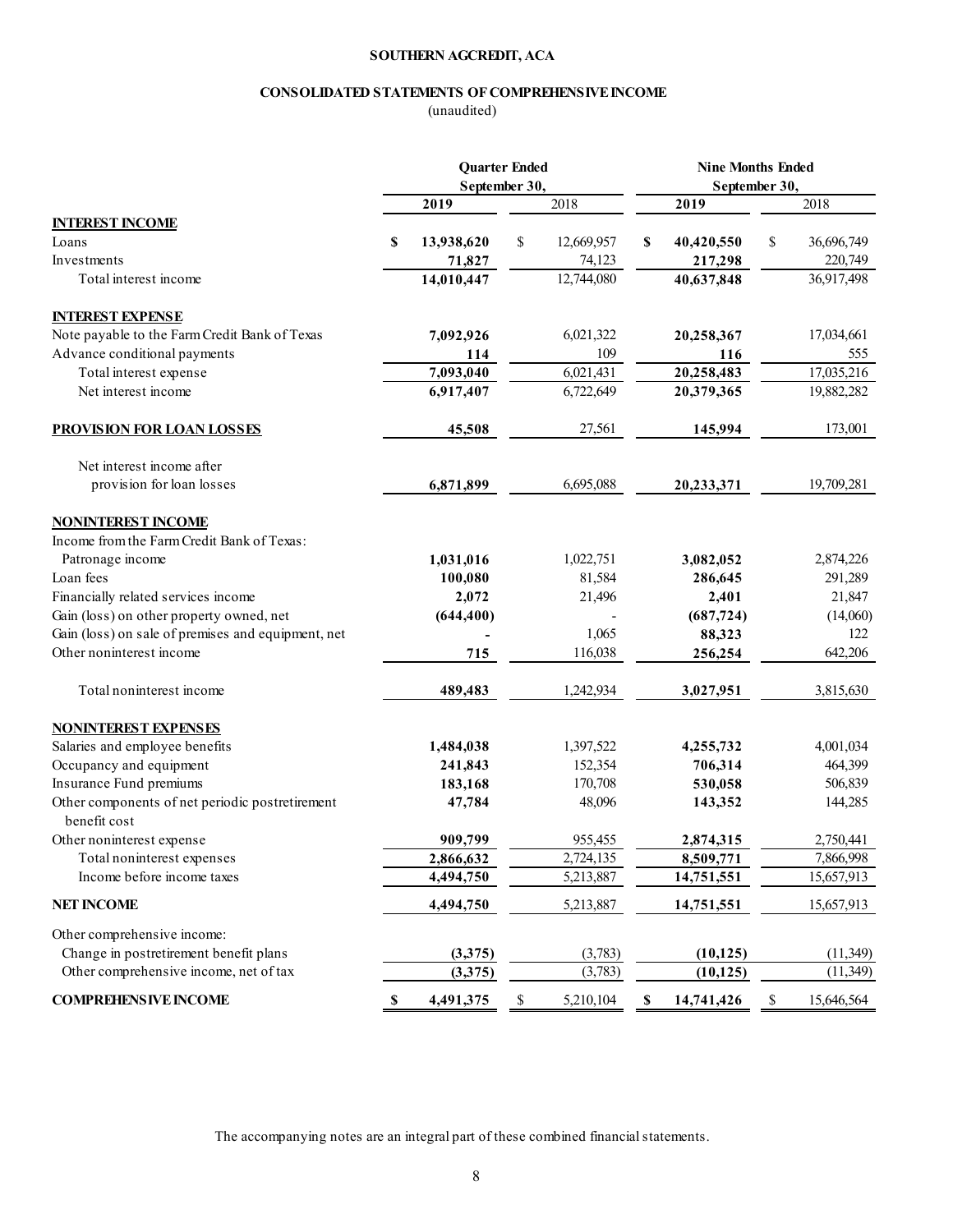#### **SOUTHERN AGCREDIT, ACA**

# **CONSOLIDATED STATEMENT OF CHANGES IN MEMBERS' EQUITY**

(unaudited)

|                                                                                                                      |    | Capital Stock/<br>Participation<br><b>Certificates</b> |     | Additional<br>Paid-in-Capital |     | <b>Retained Earnings</b><br><b>Unallocated</b> | Accumulated<br>Other<br>Comprehensive<br>Income (Loss) |     | <b>Total</b><br>Members'<br><b>Equity</b> |
|----------------------------------------------------------------------------------------------------------------------|----|--------------------------------------------------------|-----|-------------------------------|-----|------------------------------------------------|--------------------------------------------------------|-----|-------------------------------------------|
| Balance at December 31, 2017<br>Comprehensive income                                                                 | S  | 4,255,070                                              | \$. | 10,238,891                    | \$  | 137,716,130<br>15,657,913                      | \$<br>(548, 446)<br>(11,349)                           | \$. | 151,661,645<br>15,646,564                 |
| Capital stock/participation certificates<br>and allocated retained earnings issued                                   |    | 480,235                                                |     |                               |     |                                                |                                                        |     | 480,235                                   |
| Capital stock/participation certificates<br>and allocated retained earnings retired<br>Balance at September 30, 2018 |    | (407, 545)<br>4,327,760                                |     | 10,238,891                    |     | 153,374,043                                    | \$<br>(559, 795)                                       |     | (407, 545)<br>167,380,899                 |
|                                                                                                                      |    |                                                        |     |                               |     |                                                |                                                        |     |                                           |
| Balance at December 31, 2018<br>Comprehensive income<br>Capital stock/participation certificates                     | \$ | 4,377,950                                              | \$. | 10,238,891                    | \$. | 147,710,148<br>14,751,551                      | \$<br>(108, 017)<br>(10, 125)                          | \$  | 162,218,972<br>14,741,426                 |
| and allocated retained earnings issued<br>Capital stock/participation certificates                                   |    | 586,730                                                |     |                               |     |                                                |                                                        |     | 586,730                                   |
| and allocated retained earnings retired                                                                              |    | (432,980)                                              |     |                               |     |                                                |                                                        |     | (432,980)                                 |
| <b>Balance at September 30, 2019</b>                                                                                 | S  | 4,531,700                                              | S   | 10,238,891                    | S   | 162,461,699                                    | \$<br>(118, 142)                                       | S   | 177,114,148                               |

The accompanying notes are an integral part of these combined financial statements.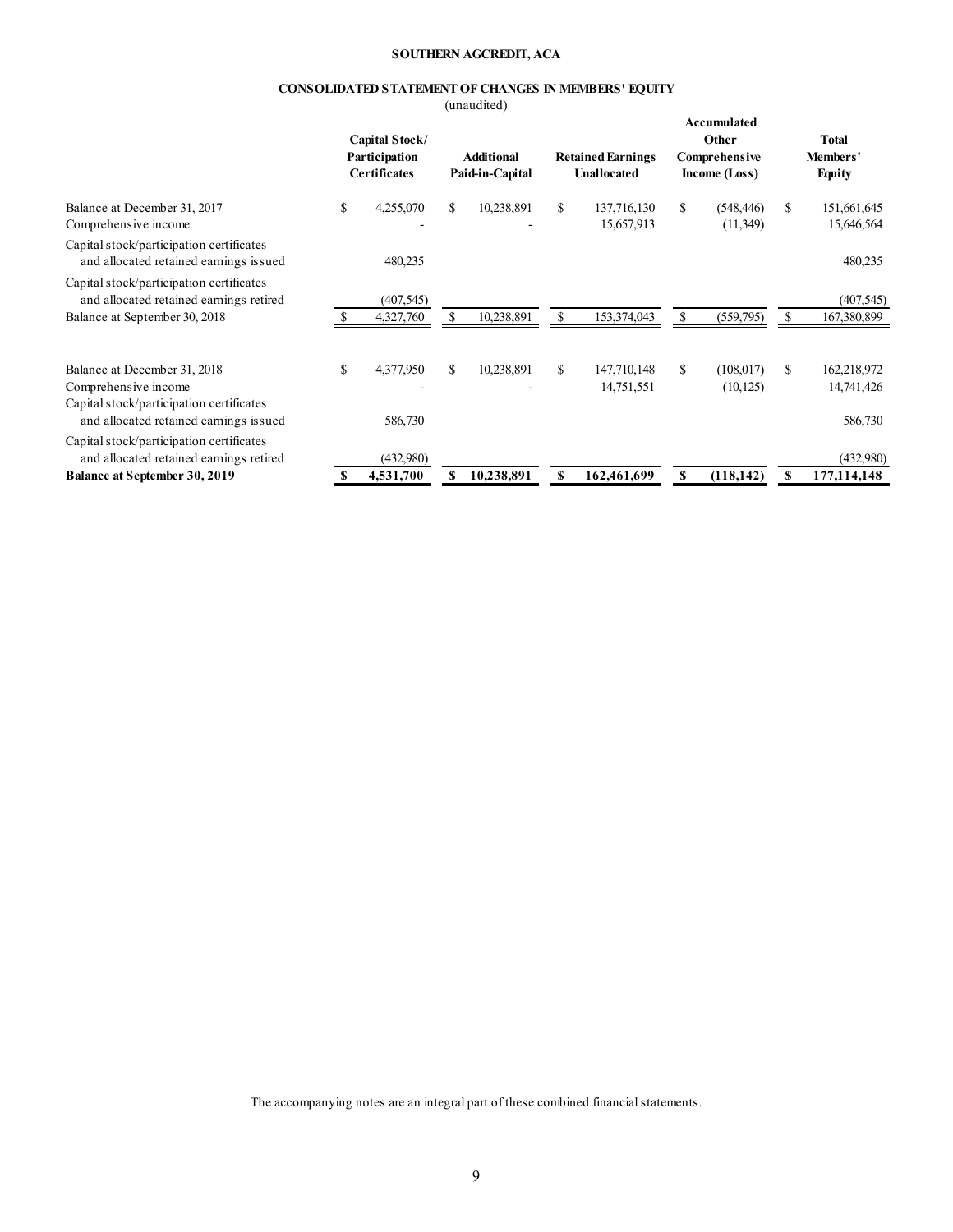# **SOUTHERN AGCREDIT, ACA NOTES TO THE CONSOLIDATED FINANCIAL STATEMENTS**

(UNAUDITED)

# **NOTE 1 — ORGANIZATION AND SIGNIFICANT ACCOUNTING POLICIES:**

Southern AgCredit, ACA, including its wholly-owned subsidiaries, Southern AgCredit, PCA and Southern AgCredit, FLCA (collectively called "the association"), is a member-owned cooperative which provides credit and credit-related services to, or for the benefit of, eligible borrowers/stockholders for qualified agricultural purposes in the counties of Adams, Amite, Carroll, Claiborne, Clarke, Copiah, Covington, Forrest, Franklin, George, Greene, Grenada, Hancock, Harrison, Hinds, Holmes, Humphreys, Issaquena, Jackson, Jasper, Jefferson, Jefferson Davis, Jones, Kemper, Lamar, Lauderdale, Lawrence, Leake, Leflore, Lincoln, Madison, Marion, Montgomery, Neshoba, Newton, Pearl River, Perry, Pike, Rankin, Scott, Sharkey, Simpson, Smith, Stone, Walthall, Warren, Washington, Wayne, Wilkinson and Yazoo in the state of Mississippi, as well as the parishes of Bienville, Bossier, Caddo, Claiborne, DeSoto, Jackson, Lincoln, Ouachita (west of Ouachita River), Red River, Union and Webster in the state of Louisiana. In addition, the association is the single owner of Parkway Place Investments, LLC, which was organized for the purpose of holding and managing foreclosed property for which the assets, liabilities and results of operation have been consolidated in the association's financial statements. The association is a lending institution of the Farm Credit System (the System), which was established by Acts of Congress to meet the needs of American agriculture.

The accompanying unaudited financial statements have been prepared in accordance with accounting principles generally accepted in the U.S. (GAAP) for interim financial information. Accordingly, they do not include all of the disclosures required by GAAP for annual financial statements and should be read in conjunction with the audited financial statements as of and for the year ended December 31, 2018, as contained in the 2018 Annual Report to Stockholders.

In the opinion of management, the accompanying consolidated financial statements contain all adjustments necessary for a fair presentation of the interim financial condition and results of operations and conform with generally accepted accounting principles (GAAP), except for the inclusion of a statement of cash flows. GAAP require a business enterprise that provides a set of financial statements reporting both financial position and results of operations to also provide a statement of cash flows for each period for which results of operations are provided. In regulations issued by FCA, associations have the option to exclude statements of cash flows in interim financial statements. Therefore, the association has elected not to include a statement of cash flows in these consolidated financial statements. These interim financial statements should be read in conjunction with the audited financial statements as of and for the year ended December 31, 2018, as contained in the 2018 Annual Report to Stockholders. The preparation of financial statements in accordance with GAAP requires management to make estimates and assumptions that affect the amounts reported in the financial statements and accompanying notes. Actual results could differ from those estimates. The results of operations for interim periods are not necessarily indicative of the results to be expected for the full year ending December 31, 2019. Descriptions of the significant accounting policies are included in the 2018 Annual Report to Stockholders. In the opinion of management, these policies and the presentation of the interim financial condition and results of operations conform with GAAP and prevailing practices within the banking industry.

In August 2018, the Financial Accounting Standards Board (FASB) issued guidance entitled "Customer's Accounting for Implementation Costs Incurred in a Cloud Computing Arrangement That Is a Service Cost." The guidance aligns the requirements for capitalizing implementation costs incurred in a hosting arrangement that is a service contract with the requirements for capitalizing implementation costs incurred to develop or obtain internal-use software (and hosting arrangements that include an internal-use software license). The accounting for the service element of a hosting arrangement that is a service contract is not affected by this guidance. This guidance becomes effective for interim and annual periods beginning after December 15, 2019. The guidance also requires an entity (customer) to expense the capitalized implementation costs of a hosting arrangement that is a service contract over the term of the hosting arrangement. It further specifies where to present expense and payments in the financial statements. Early adoption is permitted. The guidance is to be applied on a retrospective or prospective basis to all implementation costs incurred after the date of adoption. The Association is evaluating the impact of adoption on the Association's financial condition and its results of operations.

In August 2018, the FASB issued guidance entitled "Disclosure Framework — Changes to the Disclosure Requirements for Defined Benefit Plans." The guidance modifies the disclosure requirements for employers that sponsor defined benefit pension or other postretirement plans. This guidance becomes effective for fiscal years ending after December 15, 2020. Early adoption is permitted. The guidance is to be applied on a retrospective basis for all periods. The adoption of this guidance will not impact the Association's financial condition or its results of operations, but will impact the employee benefit plan disclosures.

In August 2018, the FASB issued guidance entitled "Disclosure Framework — Changes to the Disclosure Requirements for Fair Value Measurement." The guidance modifies the requirements on fair value measurements by removing, modifying or adding to the disclosures. This guidance becomes effective for interim and annual periods beginning after December 15, 2019. Early adoption is permitted and an entity is permitted to early adopt any removal or modified disclosures and delay adoption of the additional disclosures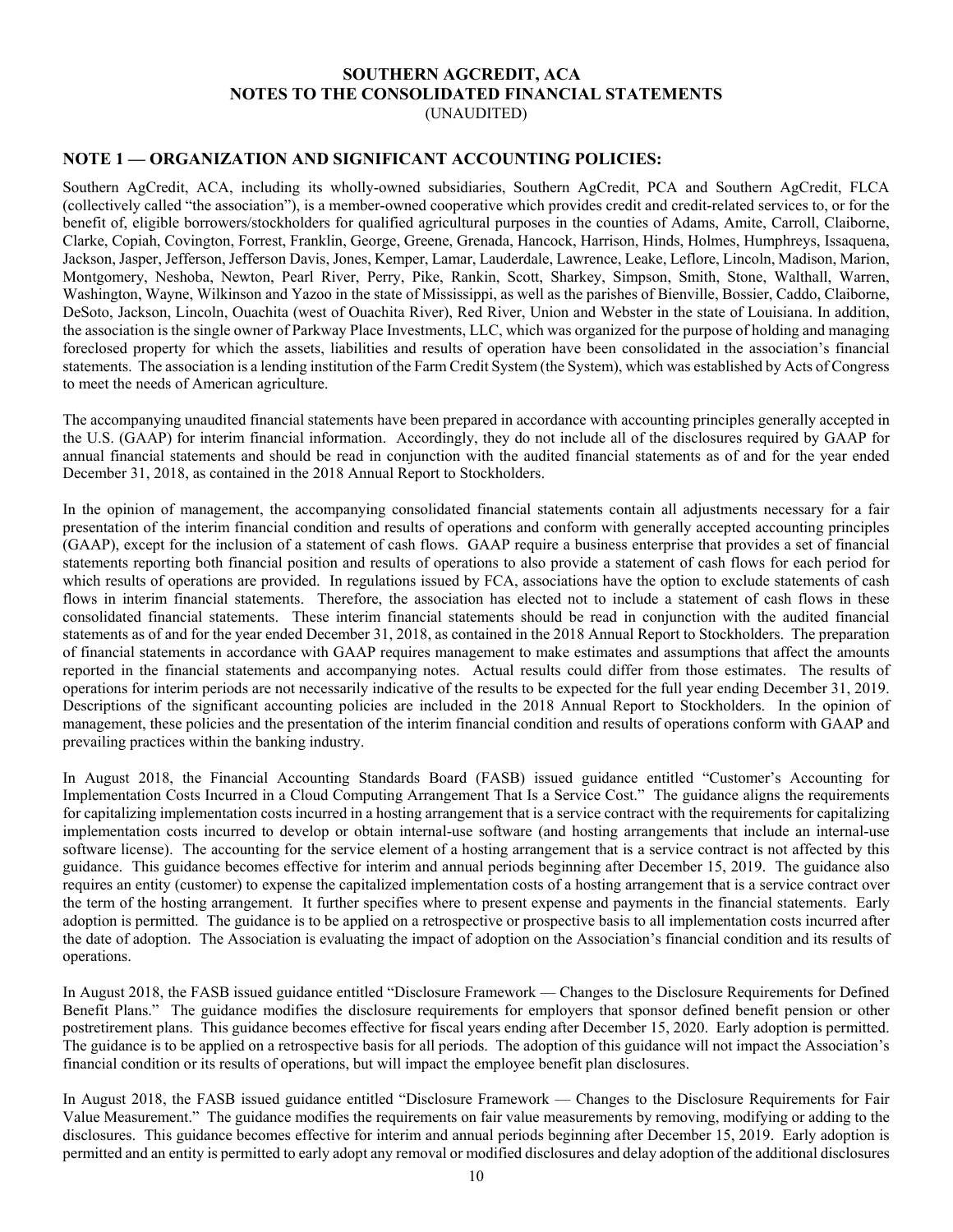until their effective date. The adoption of this guidance will not impact the Association's financial condition or its results of operations, but will impact the fair value measurements disclosures.

In August 2017, the FASB issued guidance entitled "Targeted Improvements to Accounting for Hedging Activities." The guidance better aligns an entity's risk management activities and financial reporting for hedging relationships through changes to both the designation and measurement guidance for qualifying hedging relationships and the presentation of hedge results. The amendments in this guidance require an entity to present the earnings effect of the hedging instrument in the same income statement line item in which the earnings effect of the hedged item is reported. This guidance also addresses the timing of effectiveness testing, qualitative and quantitative effectiveness testing and components that can be excluded from effectiveness testing. This guidance became effective for interim and annual periods beginning after December 15, 2018. The adoption of this guidance did not materially impact the Association's financial condition or its results of operations but did impact the derivative disclosures.

In June 2016, the FASB issued guidance entitled "Measurement of Credit Losses on Financial Instruments." The guidance replaces the current incurred loss impairment methodology with a methodology that reflects expected credit losses and requires consideration of a broader range of reasonable and supportable information to inform credit loss estimates. Credit losses relating to available-forsale securities would also be recorded through an allowance for credit losses. For public business entities that are not U.S. Securities and Exchange Commission filers this guidance becomes effective for interim and annual periods beginning after December 15, 2020, with early application permitted. The Association is evaluating the impact of adoption on its financial condition and results of operations.

In February 2016, the FASB issued guidance entitled "Leases." The guidance requires the recognition by lessees of lease assets and lease liabilities on the balance sheet for the rights and obligations created by those leases. Leases with lease terms of more than 12 months are impacted by this guidance. The guidance and related amendments in this update became effective for interim and annual periods beginning after December 15, 2018, with early application permitted. The adoption of this guidance did not materially impact the Association's financial condition and results of operations but did impact lease disclosures. The Association adopted this guidance on January 1, 2019 and upon adoption, recorded \$137,986 right of use asset and an equal lease liability.

The consolidated financial statements comprise the operations of the ACA and its wholly-owned subsidiaries. The preparation of these consolidated financial statements requires the use of management's estimates. The results for the quarter ended September 30, 2019, are not necessarily indicative of the results to be expected for the year ended December 31, 2019. Certain amounts in the prior period's financial statements have been reclassified to conform to current financial statement presentation.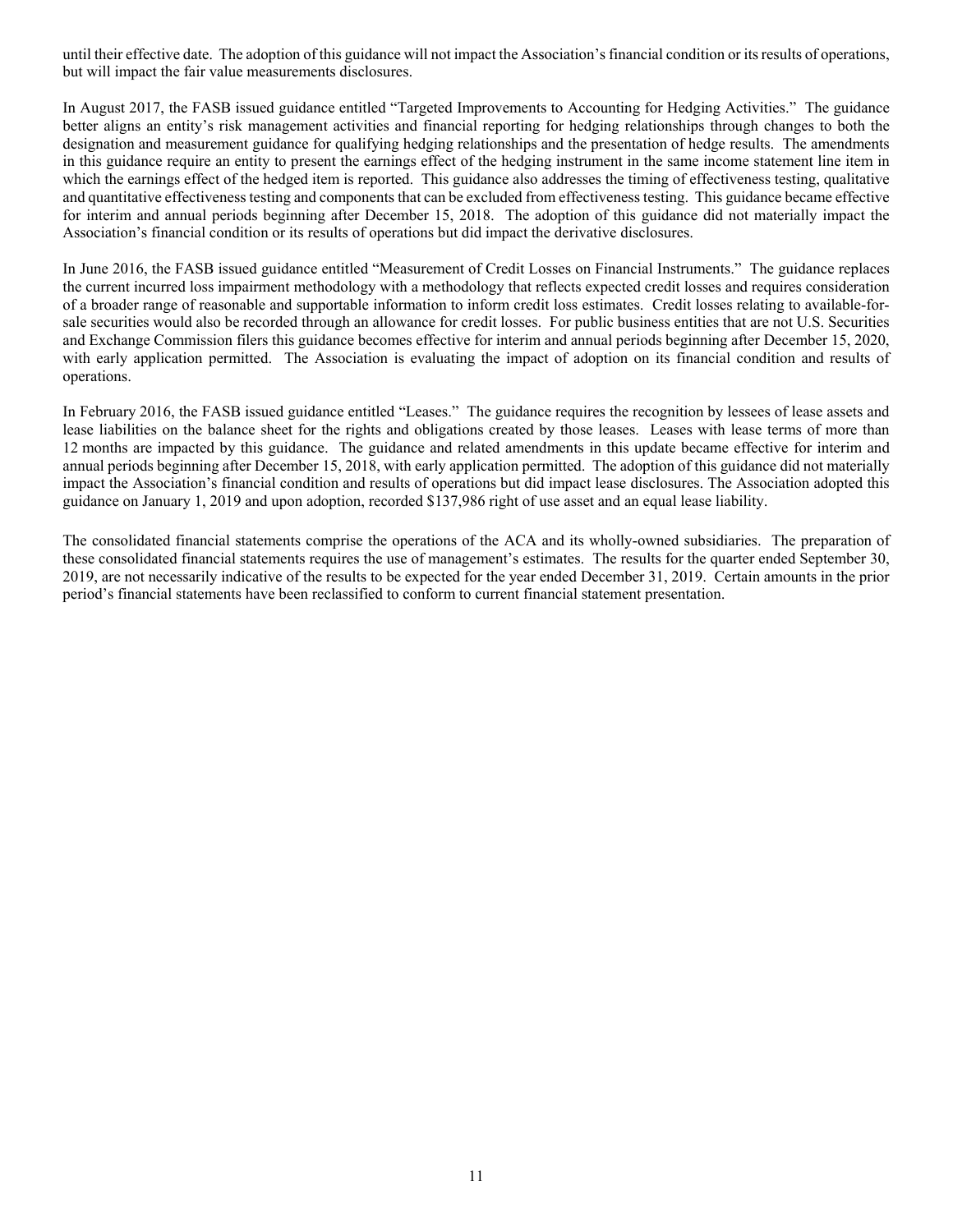# **NOTE 2 — INVESTMENTS:**

The association may hold mission-related and other investments. The Farm Credit Administration approves mission-related programs and other mission-related investments. In January 2010, \$35,192,440 of agricultural mortgage loans previously covered under a Long-Term Standby Commitment to Purchase agreement with the Federal Agricultural Mortgage Corporation (Farmer Mac) were securitized. No gain or loss was recognized in the financial statements upon completion of the securitization. Terms of the agreement call for a guarantee fee of 20-50 basis points to be paid to Farmer Mac, and for the association to receive a 30-basis-point fee for servicing the underlying loans.

The following is a summary of Farmer Mac agricultural mortgage-backed securities:

|                                         |                   |                       | September 30, 2019                       |                   |                                  |
|-----------------------------------------|-------------------|-----------------------|------------------------------------------|-------------------|----------------------------------|
|                                         | Amortized<br>Cost | <b>Gross</b><br>Gains | Gross<br>Unrealized Unrealized<br>Losses | <b>Fair Value</b> | Weighted Average<br><b>Yield</b> |
| Agricultural mortgage-backed securities | \$5,543,140       | 16,392<br>S.          | - \$<br>$\blacksquare$                   | \$5,559,532       | 5.07%                            |
|                                         |                   |                       | December 31, 2018                        |                   |                                  |
|                                         |                   | Gross                 | Gross                                    |                   |                                  |
|                                         | Amortized         | Unrealized            | Unrealized                               |                   | Weighted Average                 |
|                                         | Cost              | Gains                 | Losses                                   | Fair Value        | Yield                            |
| Agricultural mortgage-backed securities | \$6,046,842       | \$<br>$\blacksquare$  | \$<br>84,019                             | 5.962.823<br>S.   | 4.95 %                           |

# **NOTE 3 — LOANS AND ALLOWANCE FOR LOAN LOSSES:**

A summary of loans follows:

|                               | September 30,     | December 31,      |  |  |
|-------------------------------|-------------------|-------------------|--|--|
|                               | 2019              | 2018              |  |  |
| Loan Type                     | <b>Amount</b>     | Amount            |  |  |
| Production agriculture:       |                   |                   |  |  |
| Real estate mortgage          | \$<br>955,533,815 | 911,436,406<br>\$ |  |  |
| Production and                |                   |                   |  |  |
| intermediate term             | 83,545,613        | 71,454,037        |  |  |
| Agribusiness:                 |                   |                   |  |  |
| Loans to cooperatives         | 2,500,168         | 2,287,400         |  |  |
| Processing and marketing      | 45, 372, 478      | 35, 133, 760      |  |  |
| Farm-related business         | 178,327           | 276,141           |  |  |
| Communication                 | 16,335,896        | 3,849,662         |  |  |
| Energy                        | 12,382,159        | 12,119,153        |  |  |
| Rural residential real estate | 2,579,113         | 2,678,685         |  |  |
| Total                         | \$1,118,427,569   | \$1,039,235,244   |  |  |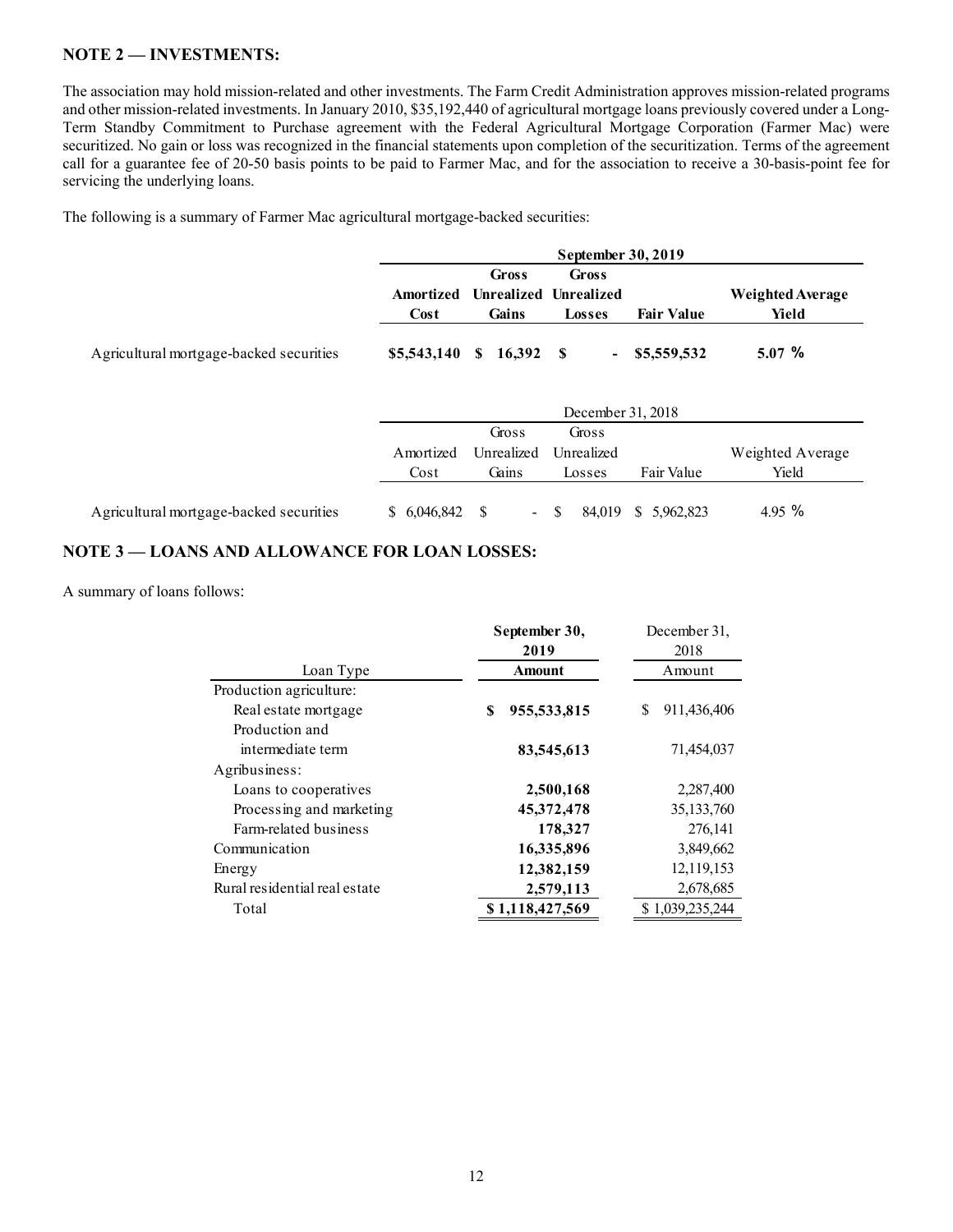The association purchases or sells participation interests with other parties in order to diversify risk, manage loan volume and comply with Farm Credit Administration regulations. The following table presents information regarding the balances of participations purchased and sold at September 30, 2019:

|                                  | Other Farm Credit Institutions |                |                | Non-Farm Credit Institutions | Total          |                |
|----------------------------------|--------------------------------|----------------|----------------|------------------------------|----------------|----------------|
|                                  | Participations                 | Participations | Participations | Participations               | Participations | Participations |
|                                  | Purchased                      | Sold           | Purchased      | Sold                         | Purchased      | Sold           |
| Real estate mortgage             | 8,138,860                      | \$32,539,480   | 373,393<br>S   |                              | 8,512,253      | \$32,539,480   |
| Production and intermediate term | 3,174,941                      | 39,487,618     | 45,075         |                              | 3,220,016      | 39,487,618     |
| Agribusiness                     | 47,872,646                     |                |                |                              | 47,872,646     |                |
| Communication                    | 16,335,896                     |                |                |                              | 16,335,896     |                |
| Energy                           | 12,382,159                     |                |                |                              | 12,382,159     |                |
| Total                            | \$87,904,502                   | \$72,027,098   | 418,468        |                              | \$ 88,322,970  | \$72,027,098   |

The association also utilizes the Mississippi Development Authority's Agribusiness Enterprise Loan Program (ABE), which is designed to provide a percentage of low-cost state financing combined with private financial lending institutions' loan proceeds to encourage loans to the agribusiness industry in the state. ABE loans totaled \$15,387,975 and \$16,340,773 as of September 30, 2019 and December 31, 2018.

Nonperforming assets (including related accrued interest) and related credit quality statistics are as follows:

|                                   | September 30,   | December 31,    |
|-----------------------------------|-----------------|-----------------|
|                                   | 2019            | 2018            |
| <b>Nonaccrual loans:</b>          |                 |                 |
| Real estate mortgage              | 4,726,479<br>\$ | 1,798,190<br>\$ |
| Production and intermediate term  | 169,882         | 800,683         |
| Rural residential real estate     | 55,738          |                 |
| Total nonaccrual loans            | 4,952,099       | 2,598,873       |
| Accruing restructured loans:      |                 |                 |
| Real estate mortgage              | 334,707         | 392,792         |
| Production and intermediate term  | 78,745          | 79,992          |
| Total accruing restructured loans | 413,452         | 472,784         |
| Total nonperforming loans         | 5,365,551       | 3,071,657       |
| Other property owned              | 4,157,302       | 5,076,652       |
| Total nonperforming assets        | 9,522,853       | 8,148,309       |

One credit quality indicator utilized by the association is the Farm Credit Administration Uniform Loan Classification System that categorizes loans into five categories. The categories are defined as follows:

- Acceptable assets are expected to be fully collectible and represent the highest quality;
- Other assets especially mentioned (OAEM) assets are currently collectible but exhibit some potential weakness;
- Substandard assets exhibit some serious weakness in repayment capacity, equity and/or collateral pledged on the loan;
- Doubtful assets exhibit similar weaknesses to substandard assets; however, doubtful assets have additional weaknesses in existing factors, conditions and values that make collection in full highly questionable; and
- Loss assets are considered uncollectible.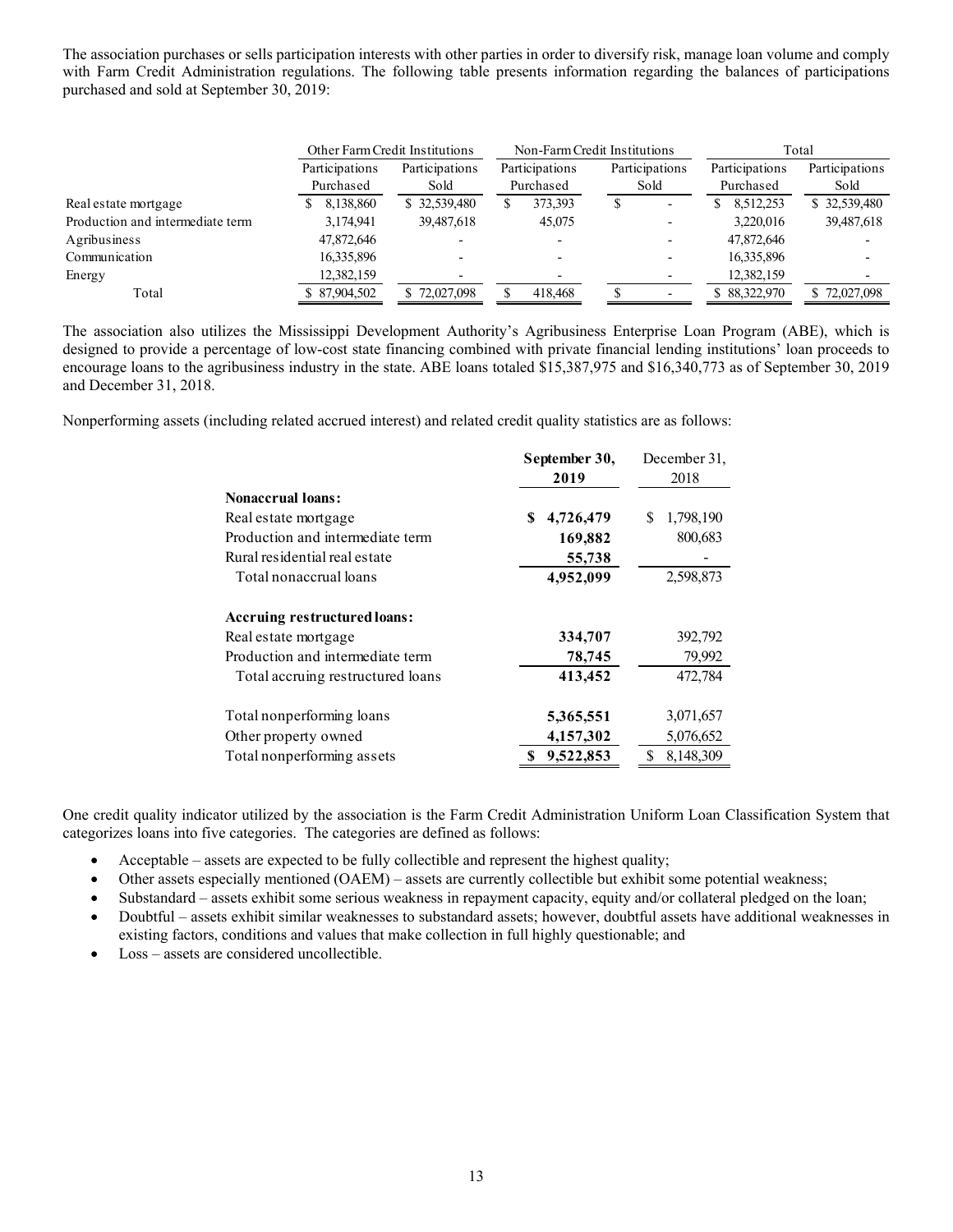The following table shows loans and related accrued interest as a percentage of total loans and related accrued interest receivable by loan type as of:

|                                  | September 30,           | December 31, |
|----------------------------------|-------------------------|--------------|
|                                  | 2019                    | 2018         |
| Real estate mortgage             |                         |              |
| Acceptable                       | $\frac{0}{0}$<br>98.21  | 98.44 %      |
| <b>OAEM</b>                      | 1.00                    | 1.04         |
| Substandard/doubtful             | 0.80                    | 0.52         |
|                                  | 100.01                  | 100.00       |
| Production and intermediate term |                         |              |
| Acceptable                       | 98.92                   | 98.77        |
| <b>OAEM</b>                      | 0.25                    | 0.11         |
| Substandard/doubtful             | 0.83                    | 1.12         |
|                                  | 100.00                  | 100.00       |
| Loans to cooperatives            |                         |              |
| Acceptable                       | 100.00                  | 100.00       |
| <b>OAEM</b>                      |                         |              |
| Substandard/doubtful             |                         |              |
|                                  | 100.00                  | 100.00       |
| Processing and marketing         |                         |              |
| Acceptable                       | 91.70                   | 100.00       |
| <b>OAEM</b>                      | 8.30                    |              |
| Substandard/doubtful             |                         |              |
|                                  | 100.00                  | 100.00       |
| Farm-related business            |                         |              |
| Acceptable                       | 100.00                  | 100.00       |
| <b>OAEM</b>                      |                         |              |
| Substandard/doubtful             |                         |              |
|                                  | 100.00                  | 100.00       |
| Communication                    |                         |              |
| Acceptable                       | 100.00                  | 100.00       |
| <b>OAEM</b>                      |                         |              |
| Substandard/doubtful             |                         |              |
|                                  | 100.00                  | 100.00       |
| Energy                           |                         |              |
| Acceptable                       | 100.00                  | 100.00       |
| <b>OAEM</b>                      |                         |              |
| Substandard/doubtful             |                         |              |
|                                  | 100.00                  | 100.00       |
| Rural residential real estate    |                         |              |
| Acceptable                       | 97.85                   | 100.00       |
| <b>OAEM</b>                      |                         |              |
| Substandard/doubtful             | 2.15                    |              |
|                                  |                         |              |
|                                  | 100.00                  | 100.00       |
| Total loans                      |                         |              |
| Acceptable                       | 98.05                   | 98.54        |
| <b>OAEM</b>                      | 1.20                    | 0.92         |
| Substandard/doubtful             | 0.75                    | 0.54         |
|                                  | $\frac{0}{0}$<br>100.00 | 100.00 %     |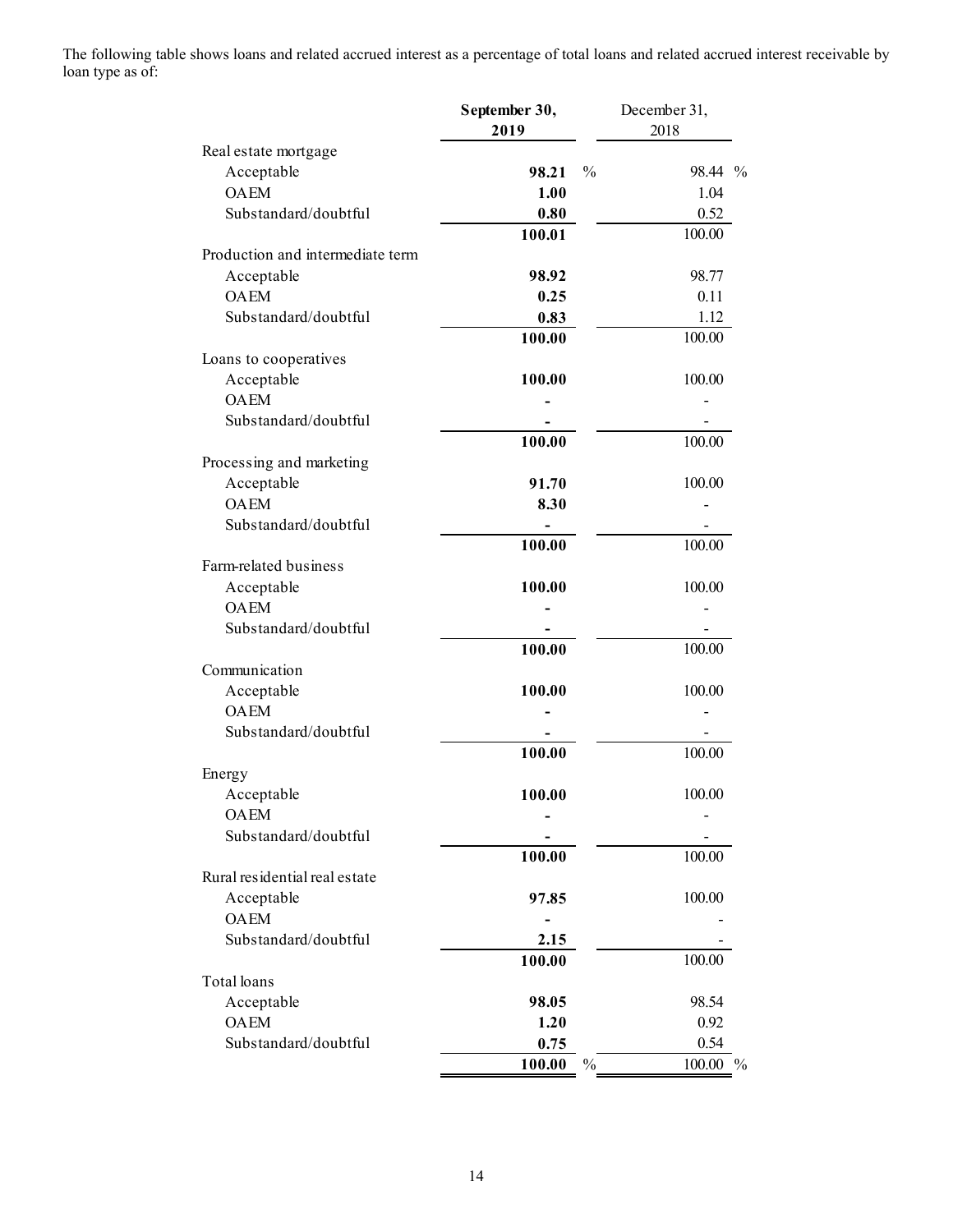The following tables provide an age analysis of past due loans (including accrued interest) as of:

| September 30, 2019               | 30-89           | 90 Days         | <b>Total</b>    | <b>Not Past Due or</b> |                     |
|----------------------------------|-----------------|-----------------|-----------------|------------------------|---------------------|
|                                  | <b>Days</b>     | or More         | Past            | Less Than 30           | <b>Total</b>        |
|                                  | <b>Past Due</b> | <b>Past Due</b> | <b>Due</b>      | <b>Days Past Due</b>   | Loans               |
| Real estate mortgage             | \$3,699,921     | \$3,032,889     | \$6,732,810     | \$<br>958,931,084      | 965,663,894<br>\$   |
| Production and intermediate term | 413,402         |                 | 413,402         | 84,297,029             | 84,710,431          |
| Loans to cooperatives            |                 |                 |                 | 2,500,781              | 2,500,781           |
| Processing and marketing         |                 |                 |                 | 45,448,987             | 45,448,987          |
| <b>Farm-related business</b>     |                 |                 |                 | 180,455                | 180,455             |
| Communication                    |                 |                 |                 | 16,338,238             | 16,338,238          |
| <b>Energy</b>                    |                 |                 |                 | 12,386,213             | 12,386,213          |
| Rural residential real estate    |                 | 55,738          | 55,738          | 2,532,287              | 2,588,025           |
| <b>Total</b>                     | \$4,113,323     | \$3,088,627     | \$7,201,950     | \$1,122,615,074        | \$1,129,817,024     |
|                                  |                 |                 |                 |                        |                     |
| December 31, 2018                | 30-89           | 90 Days         | Total           | Not Past Due or        |                     |
|                                  | Days            | or More         | Past            | Less Than 30           | Total               |
|                                  | Past Due        | Past Due        | Due             | Days Past Due          | Loans               |
| Real estate mortgage             | 4,661,284       | \$<br>1,095,404 | S<br>5,756,688  | \$<br>913,574,769      | \$<br>919,331,457   |
| Production and intermediate term |                 | 243,797         | 243,797         | 72,052,156             | 72,295,953          |
| Loans to cooperatives            |                 |                 |                 | 2,286,708              | 2,286,708           |
| Processing and marketing         |                 |                 |                 | 35, 162, 728           | 35,162,728          |
| Farm-related business            |                 |                 |                 | 276,449                | 276,449             |
| Communication                    |                 |                 |                 | 3,850,420              | 3,850,420           |
| Energy                           |                 |                 |                 | 12,289,411             | 12,289,411          |
| Rural residential real estate    |                 |                 |                 | 2,687,678              | 2,687,678           |
| Total                            | 4,661,284<br>\$ | \$1,339,201     | \$<br>6,000,485 | \$<br>1,042,180,319    | \$<br>1,048,180,804 |

Note: The recorded investment in the receivable is the face amount increased or decreased by applicable accrued interest and unamortized premium, discount, finance charges or acquisition costs, and may also reflect a previous direct write-down of the investment.

A restructuring of a debt constitutes a troubled debt restructuring if the creditor for economic or legal reasons related to the debtor's financial difficulties grants a concession to the debtor that it would not otherwise consider. Troubled debt restructurings are undertaken in order to improve the likelihood of recovery on the loan and may include, but are not limited to, forgiveness of principal or interest, interest rate reductions that are lower than the current market rate for new debt with similar risk, or significant term or payment extensions.

As of September 30, 2019, the total recorded investment of troubled debt restructured loans was \$745,945, including \$332,493 classified as nonaccrual and \$413,452 classified as accrual, with no specific reserve. There were no commitments to lend funds to borrowers whose loan terms have been modified in a trouble debt restructuring as of September 30, 2019 and December 31, 2018.

There were no troubled debt restructurings occurring during the three months ended in September 30, 2019 and 2018, respectively. The balance of loans formally restructured prior to January 1, 2019, were \$826,385. In restructurings where principal is forgiven, the amount of the forgiveness is immediately charged off. In restructurings where accrued interest is forgiven, the interest is reversed (if current year interest) or charged off (if prior year interest).

The predominant form of concession granted for troubled debt restructuring includes extension of terms and interest rate decreases. Types of modifications include extension of the term, principal or accrued interest reductions, interest rate decreases and delayed payments, among others. At times, these terms might be offset with incremental payments, collateral or new borrower guarantees, in which case we assess all of the modified terms to determine if the overall modification qualifies as a troubled debt restructuring.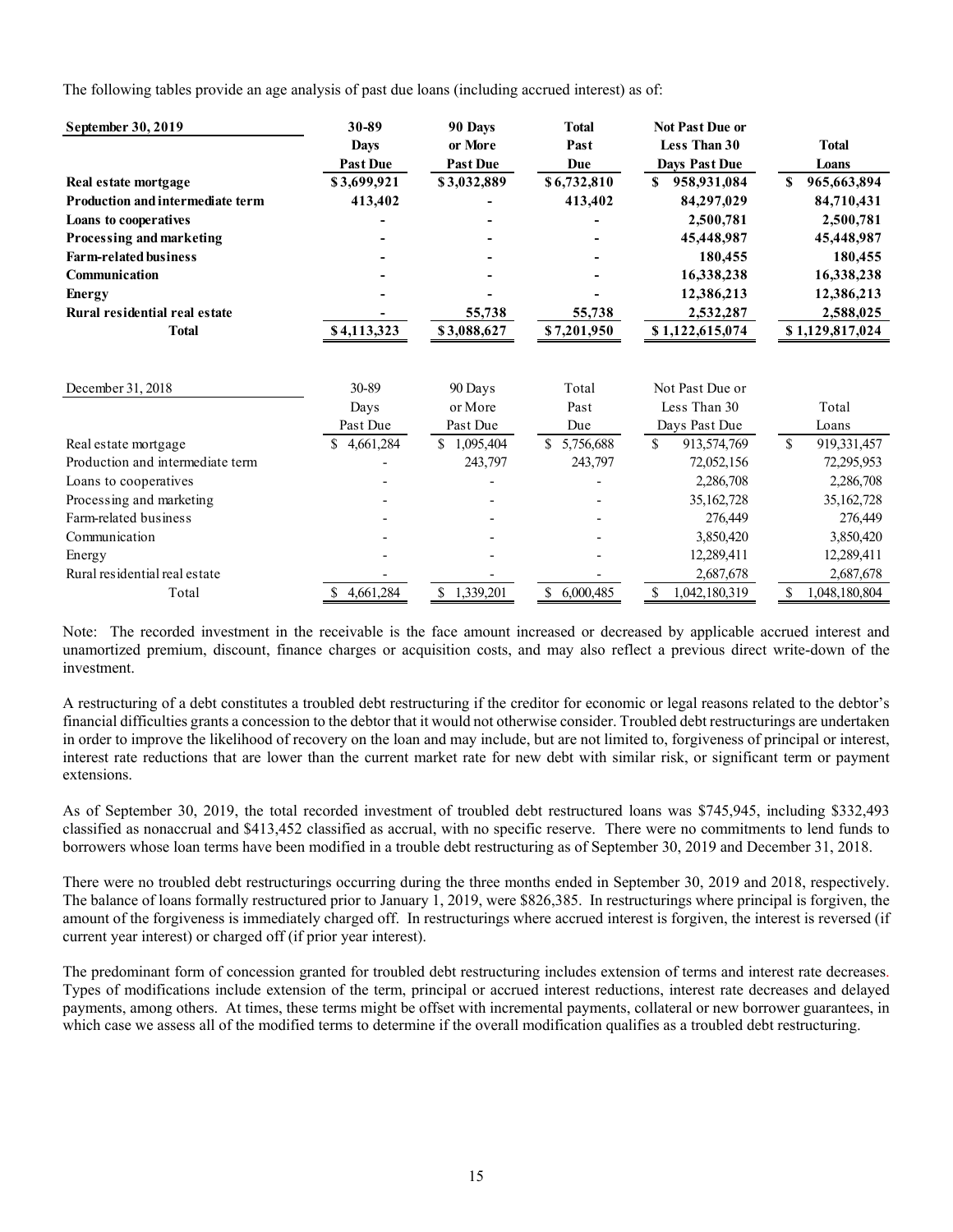The following table provides information on outstanding loans restructured in troubled debt restructurings at period end. These loans are included as impaired loans in the impaired loan table at:

|                                  | Loans Modified as TDRs |         |                      |         |                       | TDRs in Nonaccrual Status* |                      |         |  |  |
|----------------------------------|------------------------|---------|----------------------|---------|-----------------------|----------------------------|----------------------|---------|--|--|
|                                  | September 30,<br>2019  |         | December 31,<br>2018 |         | September 30,<br>2019 |                            | December 31,<br>2018 |         |  |  |
| Real estate mortgage             |                        | 667,200 |                      | 746,393 |                       | 332,493                    |                      | 353,600 |  |  |
| Production and intermediate term |                        | 78,745  |                      | 79.992  |                       |                            |                      |         |  |  |
| Total                            |                        | 745,945 |                      | 826,385 |                       | 332,493                    |                      | 353,600 |  |  |

\*represents the portion of loans modified as TDRs that are in nonaccrual status

Additional impaired loan information is as follows:

|                                                                |                   | September 30, 2019          |                  | December 31, 2018 |                      |               |           |  |  |
|----------------------------------------------------------------|-------------------|-----------------------------|------------------|-------------------|----------------------|---------------|-----------|--|--|
|                                                                |                   | Unpaid                      |                  | Unpaid            |                      |               |           |  |  |
|                                                                | <b>Recorded</b>   | Principal                   | <b>Related</b>   | Recorded          | Principal            |               | Related   |  |  |
|                                                                | <b>Investment</b> | <b>Balance</b> <sup>a</sup> | <b>Allowance</b> | Investment        | Balance <sup>a</sup> |               | Allowance |  |  |
| Impaired loans with a related<br>allowance for credit losses:  |                   |                             |                  |                   |                      |               |           |  |  |
| Real estate mortgage                                           | \$1,302,930       | \$1,302,931                 | \$115,878        | 103,122<br>\$     | \$<br>103,122        | \$            | 24,208    |  |  |
| Rural residential real estate                                  | 55,738            | 55,738                      | 1,948            |                   |                      |               |           |  |  |
| Total                                                          | \$1,358,668       | \$1,358,669                 | \$117,826        | \$<br>103,122     | \$<br>103,122        | \$            | 24,208    |  |  |
| Impaired loans with no related<br>allowance for credit losses: |                   |                             |                  |                   |                      |               |           |  |  |
| Real estate mortgage                                           | \$3,758,256       | \$3,769,070                 | $\mathbf{s}$     | \$2,087,860       | \$2,086,614          | \$            |           |  |  |
| Production and intermediate term                               | 248,627           | 248,639                     |                  | 880,675           | 880,983              |               |           |  |  |
| Total                                                          | \$4,006,883       | \$4,017,709                 | <b>S</b>         | \$2,968,535       | \$2,967,597          | \$            |           |  |  |
| Total impaired loans:                                          |                   |                             |                  |                   |                      |               |           |  |  |
| Real estate mortgage                                           | \$5,061,186       | \$5,072,001                 | \$115,878        | \$2,190,982       | \$2,189,736          | \$            | 24,208    |  |  |
| Production and intermediate term                               | 248,627           | 248,639                     |                  | 880,675           | 880,983              |               |           |  |  |
| Rural residential real estate                                  | 55,738            | 55,738                      | 1,948            |                   |                      |               |           |  |  |
| Total                                                          | \$5,365,551       | \$5,376,378                 | \$117,826        | \$ 3,071,657      | \$<br>3,070,719      | <sup>\$</sup> | 24,208    |  |  |

<sup>a</sup> Unpaid principal balance represents the recorded principal balance of the loan.

|                                                                |             |                    | For the Three Months Ended |             |                    |            | For the Nine Months Ended |   |                 |                         |    |            |
|----------------------------------------------------------------|-------------|--------------------|----------------------------|-------------|--------------------|------------|---------------------------|---|-----------------|-------------------------|----|------------|
|                                                                |             | September 30, 2019 |                            |             | September 30, 2018 |            | September 30, 2019        |   |                 | September 30, 2018      |    |            |
|                                                                | Average     | Interest           |                            | Average     |                    | Interest   | Average                   |   | <b>Interest</b> | Average                 |    | Interest   |
|                                                                | Impaired    | Income             |                            | Impaired    |                    | Income     | <b>Impaired</b>           |   | Income          | Impaired                |    | Income     |
|                                                                | Loans       | Recognized         |                            | Loans       |                    | Recognized | Loans                     |   | Recognized      | Loans                   |    | Recognized |
| Impaired loans with a related<br>allowance for credit losses:  |             |                    |                            |             |                    |            |                           |   |                 |                         |    |            |
| Real estate mortgage                                           | \$1,277,406 | s                  |                            | \$107,910   | \$                 |            | \$<br>775,665             | S |                 | \$<br>110,825           | \$ |            |
| Rural residential real estate                                  | 16,358      |                    |                            |             |                    |            | 5,513                     |   |                 |                         |    |            |
| Total                                                          | \$1,293,764 | S                  | S.                         | 107,910     | \$                 |            | 781,178<br>\$             | S |                 | $\mathbb{S}$<br>110,825 | S. |            |
| Impaired loans with no related<br>allowance for credit losses: |             |                    |                            |             |                    |            |                           |   |                 |                         |    |            |
| Real estate mortgage                                           | \$3,566,291 | S                  | 18,178                     | \$2,095,377 | S.                 | 67,419     | \$3,085,493               | S | 35,493          | \$2,053,310             | \$ | 147,404    |
| Production and intermediate term                               | 248,306     |                    | 1,574                      | 686,825     |                    | 2,012      | 230,386                   |   | 43,336          | 546,566                 |    | 27,037     |
| Total                                                          | \$3,814,597 | S                  | 19,752                     | \$2,782,202 | S                  | 69,431     | \$3,315,879               |   | 78,829          | \$2,599,876             |    | 174,441    |
| Total impaired loans:                                          |             |                    |                            |             |                    |            |                           |   |                 |                         |    |            |
| Real estate mortgage                                           | \$4,843,697 | S                  | 18,178                     | \$2,203,287 | \$                 | 67,419     | \$3,861,158               | S | 35,493          | \$2,164,135             | \$ | 147,404    |
| Production and intermediate term                               | 248,306     |                    | 1,574                      | 686,825     |                    | 2,012      | 230,386                   |   | 43,336          | 546,566                 |    | 27,037     |
| Rural residential real estate                                  | 16,358      |                    |                            |             |                    |            | 5,513                     |   |                 |                         |    |            |
| Total                                                          | \$5,108,361 |                    | 19,752                     | \$2,890,112 | \$                 | 69,431     | \$4,097,057               |   | 78,829          | \$2,710,701             |    | 174,441    |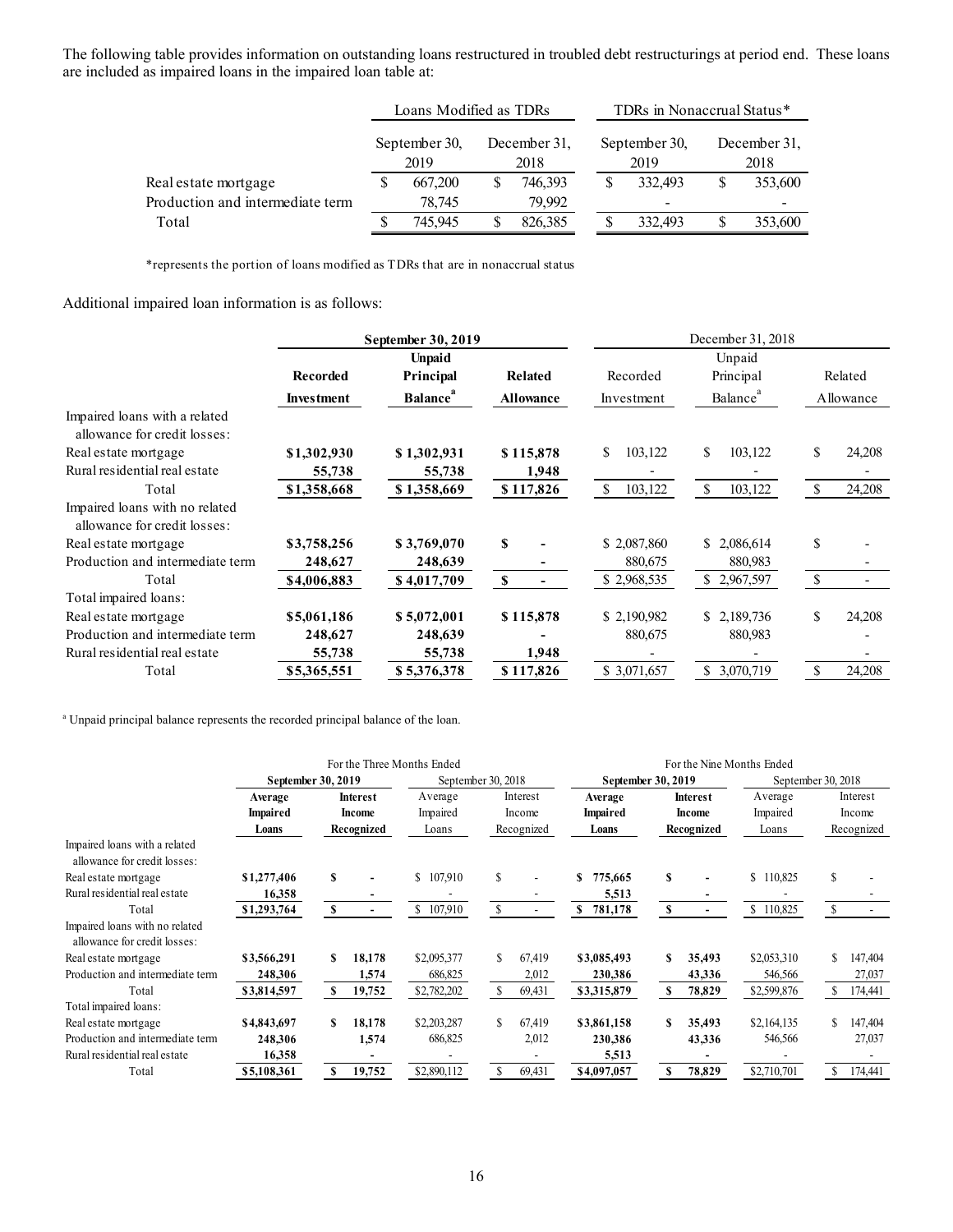A summary of changes in the allowance for loan losses and period end recorded investment in loans is as follows:

|                                                                                           |               | Real Estate<br>Mortgage |               | Production and<br>Intermediate<br>Term |                                   | Agribusiness |                                                                       | Communications          |              | Energy and<br>Water/Waste<br>Water |               | Rural<br>Residential<br>Real Estate | Total                           |
|-------------------------------------------------------------------------------------------|---------------|-------------------------|---------------|----------------------------------------|-----------------------------------|--------------|-----------------------------------------------------------------------|-------------------------|--------------|------------------------------------|---------------|-------------------------------------|---------------------------------|
| <b>Allowance for Credit</b><br>Losses:                                                    |               |                         |               |                                        |                                   |              |                                                                       |                         |              |                                    |               |                                     |                                 |
| Balance at June 30, 2019<br>Charge-offs                                                   | \$            | 960,676                 | \$            | 106,289                                | \$                                | 89,101       | \$                                                                    | 9,139<br>$\overline{a}$ | \$           | 8,900                              | \$            | 2,542                               | \$<br>1,176,647                 |
| Recoveries                                                                                |               |                         |               |                                        |                                   |              |                                                                       | $\overline{a}$          |              | $\overline{a}$                     |               |                                     |                                 |
| Provision for loan losses                                                                 |               | 15,293                  |               | 17,630                                 |                                   | 8,927        |                                                                       | 1,786                   |              | (28)                               |               | 1,900                               | 45,508                          |
| Other                                                                                     |               | (1,192)                 |               | 1,466                                  |                                   | (2,714)      |                                                                       | 3,204                   |              | 1,198                              |               | $\overline{a}$                      | 1,962                           |
| Balance at September 30, 2019                                                             | \$            | 974,777                 | $\mathsf{\$}$ | 125,385                                | $\mathbb S$                       | 95,314       | $\mathbb{S}$                                                          | 14,129                  | $\mathbb{S}$ | 10,070                             | \$            | 4,442                               | \$<br>1,224,117                 |
| Balance at December 31, 2018                                                              | $\mathbf S$   | 917,475                 | \$            | 96,408                                 | \$                                | 45,418       | \$                                                                    | 8,140                   | \$           | 9,469                              | $\mathcal{S}$ | 2,409                               | \$<br>1,079,319                 |
| Charge-offs                                                                               |               |                         |               |                                        |                                   |              |                                                                       |                         |              |                                    |               |                                     |                                 |
| Recoveries                                                                                |               |                         |               |                                        |                                   |              |                                                                       | $\overline{a}$          |              | $\overline{\phantom{a}}$           |               |                                     |                                 |
| Provision for loan losses                                                                 |               | 58,611                  |               | 33,048                                 |                                   | 46,842       |                                                                       | 6,122                   |              | (662)                              |               | 2,033                               | 145,994                         |
| Other                                                                                     |               | (1,309)                 |               | (4,071)                                |                                   | 3,054        |                                                                       | (133)                   |              | 1,263                              |               |                                     | (1,196)                         |
| Balance at September 30, 2019                                                             | S             | 974,777                 | \$            | 125,385                                | \$                                | 95,314       | $\mathbb{S}$                                                          | 14,129                  | \$           | 10,070                             | \$            | 4,442                               | \$<br>1,224,117                 |
| Ending Balance:<br>Individually evaluated for<br>impairment<br>Collectively evaluated for | \$            | 115,878                 | \$            |                                        | \$                                |              | \$                                                                    |                         | \$           |                                    | \$            | 1,948                               | \$<br>117,826                   |
| impairment                                                                                |               | 858,899                 |               | 125,385                                |                                   | 95,314       |                                                                       | 14,129                  |              | 10,070                             |               | 2,494                               | 1,106,291                       |
| Balance at September 30, 2019                                                             | \$            | 974,777                 | \$            | 125,385                                | \$                                | 95,314       | \$                                                                    | 14,129                  | \$           | 10,070                             | \$            | 4,442                               | \$<br>1,224,117                 |
| Balance at June 30, 2018<br>Charge-offs                                                   | \$            | 881,026                 | \$            | 106,707                                | $\mathbf S$                       | 35.453       | \$                                                                    | 8,230<br>$\overline{a}$ | $\mathbf S$  | 8,366<br>$\overline{a}$            | \$            | 3.697                               | \$<br>1,043,479                 |
| Recoveries                                                                                |               |                         |               |                                        |                                   |              |                                                                       | $\overline{a}$          |              | $\overline{a}$                     |               |                                     |                                 |
| Provision for loan losses                                                                 |               | 45,830                  |               | (15,047)                               |                                   | (1,854)      |                                                                       | (85)                    |              | (31)                               |               | (1,252)                             | 27,561                          |
| Other                                                                                     |               |                         |               | 208                                    |                                   | 737          |                                                                       | 97                      |              | 32                                 |               |                                     | 1,074                           |
| Balance at September 30, 2018                                                             | \$            | 926,856                 | $\$$          | 91,868                                 | $\mathbb{S}% _{t}\left( t\right)$ | 34,336       | $\mathbb{S}% _{t}\left( t\right) \equiv\mathbb{S}_{t}\left( t\right)$ | 8,242                   | $\mathbb{S}$ | 8,367                              | \$            | 2,445                               | \$<br>1,072,114                 |
| Balance at December 31, 2017<br>Charge-offs                                               | <sup>\$</sup> | 759,757<br>٠            | \$            | 76,000                                 | \$                                | 36,074       | \$                                                                    | 8.969<br>L.             | \$           | 9,334<br>٠                         | \$            | 2,607<br>÷.                         | \$<br>892,741<br>$\overline{a}$ |
| Recoveries                                                                                |               |                         |               | $\overline{a}$                         |                                   |              |                                                                       | L.                      |              | $\overline{a}$                     |               |                                     |                                 |
| Provision for loan losses                                                                 |               | 167,077                 |               | 11,956                                 |                                   | (4,577)      |                                                                       | (775)                   |              | (519)                              |               | (162)                               | 173,000                         |
| Other                                                                                     |               | 22                      |               | 3,912                                  |                                   | 2,839        |                                                                       | 48                      |              | (448)                              |               |                                     | 6,373                           |
| Balance at September 30, 2018                                                             | <sup>\$</sup> | 926,856                 | \$            | 91,868                                 | \$                                | 34,336       | \$                                                                    | 8,242                   | \$           | 8,367                              | \$            | 2,445                               | \$<br>1,072,114                 |
| Ending Balance:<br>Individually evaluated for                                             |               |                         |               |                                        |                                   |              |                                                                       |                         |              |                                    |               |                                     |                                 |
| impairment<br>Collectively evaluated for                                                  | \$            | 23,262                  | \$            |                                        | \$                                |              | \$                                                                    |                         | \$           |                                    | \$            |                                     | \$<br>23,262                    |
| impairment                                                                                |               | 903,594                 |               | 91,868                                 |                                   | 34,336       |                                                                       | 8,242                   |              | 8,367                              |               | 2,445                               | 1,048,852                       |
| Balance at September 30, 2018                                                             | \$            | 926,856                 | \$            | 91,868                                 | \$                                | 34,336       | \$                                                                    | 8,242                   | \$           | 8,367                              | \$            | 2,445                               | \$<br>1,072,114                 |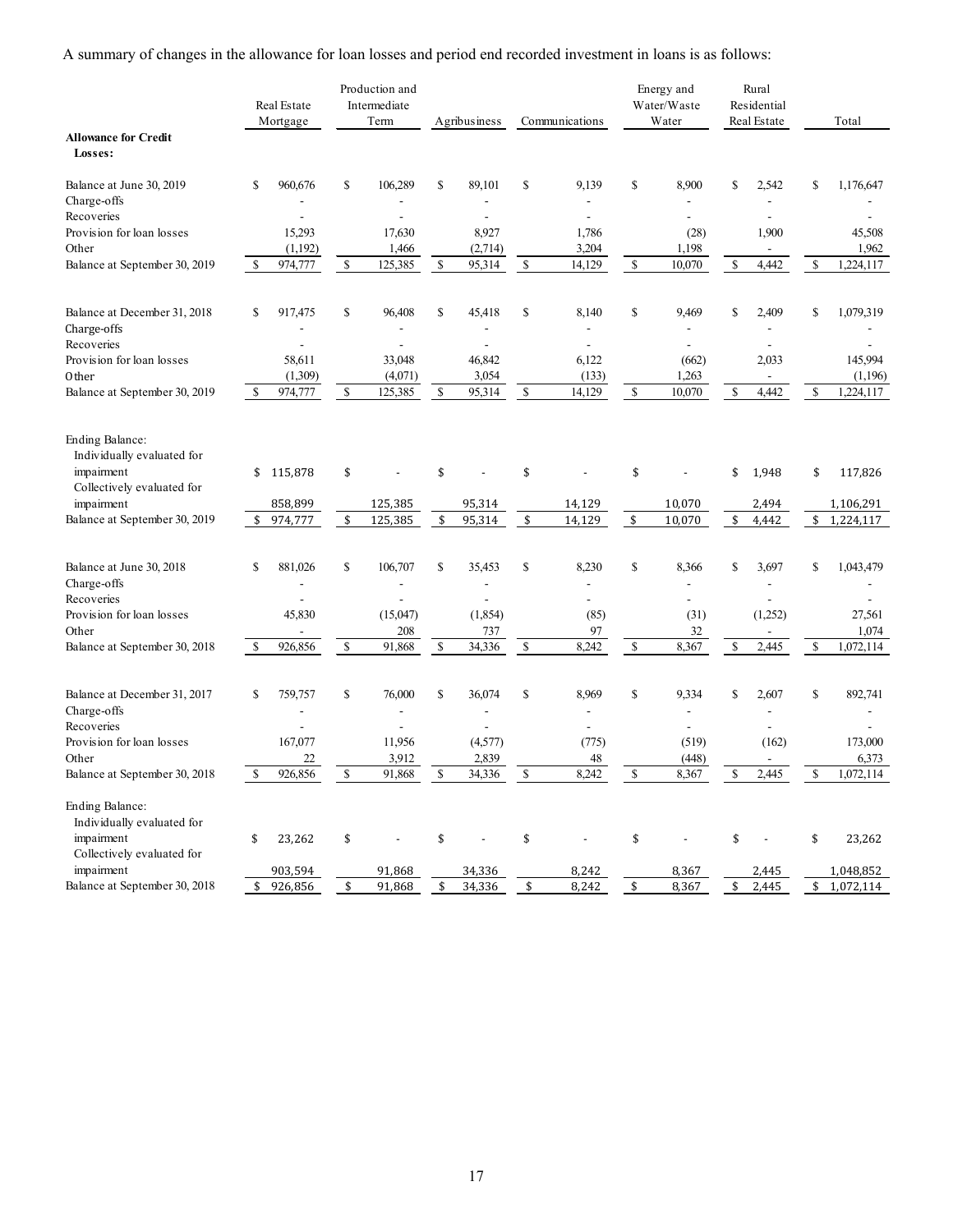|                             |                | Production and      |               |                 | Energy and        | Rural        |                 |
|-----------------------------|----------------|---------------------|---------------|-----------------|-------------------|--------------|-----------------|
|                             | Real Estate    | Intermediate        |               |                 | Water/Waste       | Residential  |                 |
|                             | Mortgage       | Term                | Agribusiness  | Communications  | Water             | Real Estate  | Total           |
| <b>Recorded Investments</b> |                |                     |               |                 |                   |              |                 |
| in Loans Outstanding:       |                |                     |               |                 |                   |              |                 |
| Ending Balance at           |                |                     |               |                 |                   |              |                 |
| September 30, 2019          | \$965,663,944  | 84,710,431<br>S.    | \$48,130,173  | 16,338,238<br>S | 12,386,213<br>S   | \$2,588,025  | \$1,129,817,024 |
| Individually evaluated for  |                |                     |               |                 |                   |              |                 |
| impairment                  | 5,061,186<br>S | S.<br>248,627       | <sup>\$</sup> | \$              | S                 | S.<br>55,738 | \$<br>5,365,551 |
| Collectively evaluated for  |                |                     |               |                 |                   |              |                 |
| impairment                  | \$960,602,758  | \$.<br>84, 461, 804 | \$48,130,173  | 16,338,238<br>S | \$.<br>12,386,213 | \$2,532,287  | \$1,124,451,473 |
| Ending Balance at           |                |                     |               |                 |                   |              |                 |
| September 30, 2018          | \$919,538,005  | 76,111,975<br>\$.   | \$37,731,124  | 3,817,188<br>S. | \$.<br>12,202,664 | \$2,709,172  | \$1,052,110,128 |
| Individually evaluated for  |                |                     |               |                 |                   |              |                 |
| impairment                  | 2,614,217<br>S | 996,900<br>\$       | S             | \$              | S                 |              | 3,611,117<br>ς  |
| Collectively evaluated for  |                |                     |               |                 |                   |              |                 |
| impairment                  | \$916,923,788  | 75,115,075          | \$37,731,124  | 3,817,188       | 12,202,664        | \$2,709,172  | \$1,048,499,011 |

# **NOTE 4 –– CAPITAL:**

The association's board of directors has established a Capital Adequacy Plan (Plan) that includes the capital targets that are necessary to achieve the institution's capital adequacy goals as well as the minimum permanent capital standards. The Plan monitors projected dividends, equity retirements and other actions that may decrease the association's permanent capital. In addition to factors that must be considered in meeting the minimum standards, the board of directors also monitors the following factors: capability of management; quality of operating policies, procedures and internal controls; quality and quantity of earnings; asset quality and the adequacy of the allowance for losses to absorb potential loss within the loan and lease portfolios; sufficiency of liquid funds; needs of an institution's customer base; and any other risk-oriented activities, such as funding and interest rate risk, potential obligations under joint and several liability, contingent and off-balance-sheet liabilities or other conditions warranting additional capital. At least quarterly, management reviews the association's goals and objectives with the board.

#### **Regulatory Capitalization Requirements**

|                            | <b>RegulatoryConservation</b>    |          |           | As of              |  |  |
|----------------------------|----------------------------------|----------|-----------|--------------------|--|--|
| Risk-adjusted:             | <b>Minimums</b><br><b>Buffer</b> |          | Total     | September 30, 2019 |  |  |
|                            |                                  |          |           |                    |  |  |
| Common equity tier 1 ratio | 4.50%                            | $2.50\%$ | 7.00%     | 14.31%             |  |  |
| Tier 1 capital ratio       | $6.00\%$                         | $2.50\%$ | 8.50%     | 14.31%             |  |  |
| Total capital ratio        | $8.00\%$                         | $2.50\%$ | $10.50\%$ | 14.42%             |  |  |
| Permanent capital ratio    | 7.00%                            | $0.00\%$ | 7.00%     | 14.32%             |  |  |
| Non-risk-adjusted:         |                                  |          |           |                    |  |  |
| Tier 1 leverage ratio      | $4.00\%$                         | $1.00\%$ | $5.00\%$  | 13.73%             |  |  |
| UREE leverage ratio        | 1.50%                            | $0.00\%$ | $1.50\%$  | 10.39%             |  |  |
|                            |                                  |          |           |                    |  |  |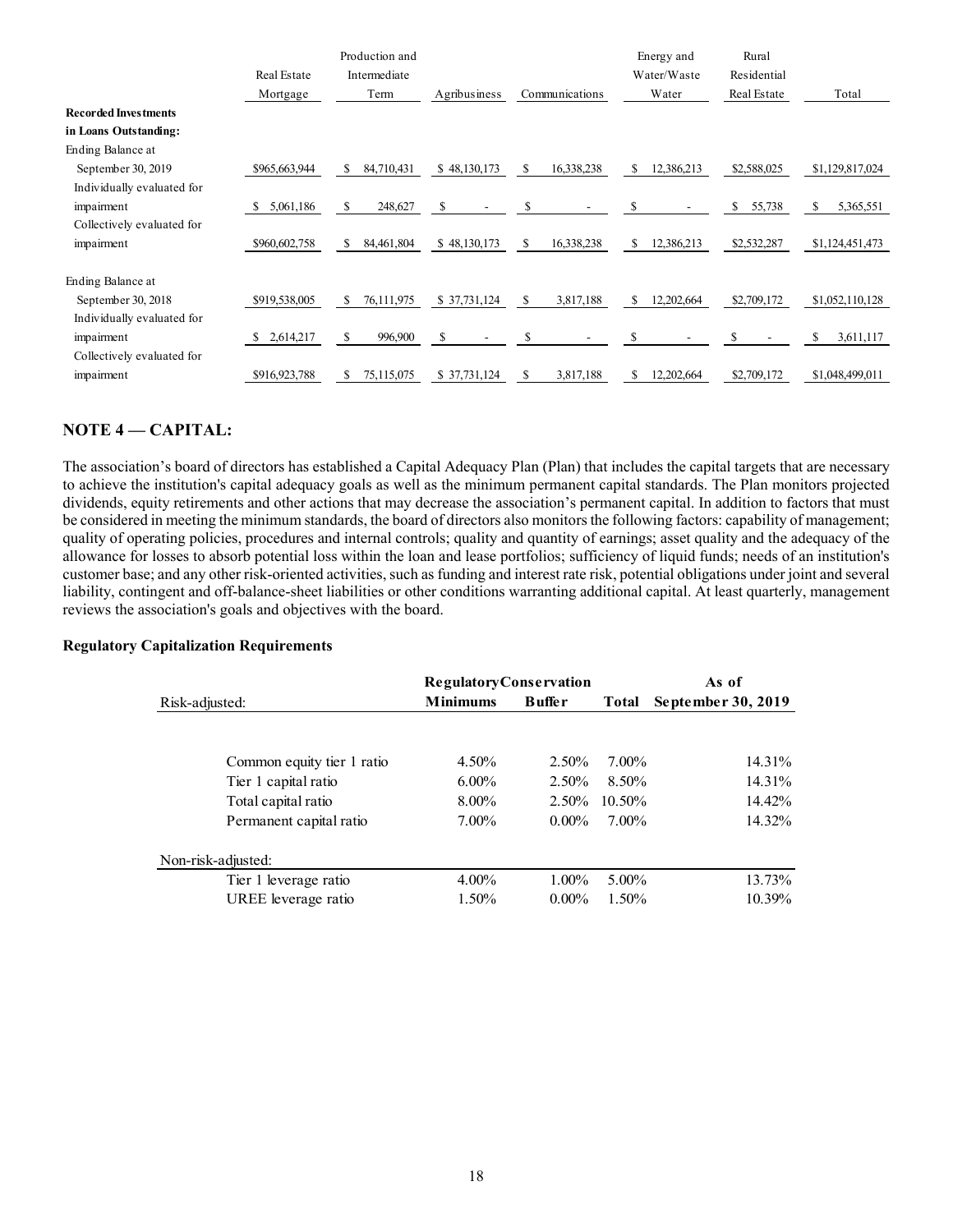|                                                                                                                                           | Common         |                |                |                |
|-------------------------------------------------------------------------------------------------------------------------------------------|----------------|----------------|----------------|----------------|
|                                                                                                                                           | equity         | Tier 1         | Total capital  | Permanent      |
| (dollars in thousands)<br>Numerator:                                                                                                      | tier 1 ratio   | capital ratio  | ratio          | capital ratio  |
| Unallocated retained earnings                                                                                                             | 86,505,892     | 86,505,892     | 86,505,892     | 86,505,892     |
| Paid-in capital                                                                                                                           | 10,238,891     | 10,238,891     | 10,238,891     | 10,238,891     |
| Common Cooperative Equities:                                                                                                              |                |                |                |                |
| Statutory minimum purchased borrower stock                                                                                                | 4,489,594      | 4,489,594      | 4,489,594      | 4,489,594      |
| Other required member purchased stock held <5 years                                                                                       |                |                |                |                |
| Other required member purchased stock held $\geq$ 5 years but < 7 years                                                                   |                |                |                |                |
| Other required member purchased stock held >7 years<br>Allocated equities:                                                                |                |                |                |                |
| Allocated equities held $\leq$ years                                                                                                      |                |                |                |                |
| Allocated equities held $\geq$ 5 years but < 7 years                                                                                      |                |                |                |                |
| Allocated equities held >7                                                                                                                | 48,938,092     | 48,938,092     | 48,938,092     | 48,938,092     |
| Nonqualified allocated equities not subject to retirement                                                                                 | 23,168,126     | 23,168,126     | 23,168,126     | 23,168,126     |
| Non-cumulative perpetual preferred stock                                                                                                  |                |                |                |                |
| Other preferred stock subject to certain limitations                                                                                      |                |                |                |                |
| Subordinated debt subject to certain limitation<br>Allowance for loan losses and reserve for credit losses subject to certain limitations |                |                | 1,248,317      |                |
| Regulatory Adjustments and Deductions:                                                                                                    |                |                |                |                |
| Amount of allocated investments in other System institutions                                                                              | (17, 725, 455) | (17,725,455)   | (17, 725, 455) | (17, 725, 455) |
| Other regulatory required deductions                                                                                                      |                |                |                |                |
|                                                                                                                                           | 155,615,140    | 155,615,140    | 156,863,457    | 155,615,140    |
| Denominator:                                                                                                                              |                |                |                |                |
| Risk-adjusted assets excluding allowance<br>Regulatory Adjustments and Deductions:                                                        | 1,105,325,719  | 1,105,325,719  | 1,105,325,719  | 1,105,325,719  |
| Regulatory deductions included in total capital                                                                                           | (17, 725, 455) | (17, 725, 455) | (17, 725, 455) | (17, 725, 455) |
| Allowance for loan losses                                                                                                                 |                |                |                | (1,177,174)    |
|                                                                                                                                           | 1,087,600,264  | 1,087,600,264  | 1,087,600,264  | 1,086,423,090  |
|                                                                                                                                           |                |                |                |                |
|                                                                                                                                           |                |                | Tier 1         | <b>UREE</b>    |
| (dollars in thousands)                                                                                                                    |                |                | leverage ratio | leverage ratio |
| Numerator:                                                                                                                                |                |                |                |                |
| Unallocated retained earnings                                                                                                             |                |                | 86,505,892     | 86,505,892     |
| Paid-in capital                                                                                                                           |                |                | 10,238,891     | 10,238,891     |
| Common Cooperative Equities:                                                                                                              |                |                |                |                |
| Statutory minimum purchased borrower stock                                                                                                |                |                | 4,489,594      |                |
| Other required member purchased stock held <5 years                                                                                       |                |                |                |                |
| Other required member purchased stock held $\geq$ 5 years but < 7 years                                                                   |                |                |                |                |
|                                                                                                                                           |                |                |                |                |
| Other required member purchased stock held $\geq$ 7 years                                                                                 |                |                |                |                |
| Allocated equities:                                                                                                                       |                |                |                |                |
| Allocated equities held <5 years                                                                                                          |                |                |                |                |
| Allocated equities held $\geq$ 5 years but < 7 years                                                                                      |                |                |                |                |
| Allocated equities held $\geq 7$                                                                                                          |                |                | 48,938,092     |                |
| Nonqualified allocated equities not subject to retirement                                                                                 |                |                | 23,168,126     | 23,168,126     |
| Non-cumulative perpetual preferred stock                                                                                                  |                |                |                |                |
| Other preferred stock subject to certain limitations                                                                                      |                |                |                |                |
| Subordinated debt subject to certain limitation                                                                                           |                |                |                |                |
| Allowance for loan losses and reserve for credit losses subject to certain limitations                                                    |                |                |                |                |
| Regulatory Adjustments and Deductions:                                                                                                    |                |                |                |                |
| Amount of allocated investments in other System institutions                                                                              |                |                | (17, 725, 455) | (2, 148, 365)  |
| Other regulatory required deductions                                                                                                      |                |                |                |                |
|                                                                                                                                           |                |                | 155,615,140    | 117,764,544    |
| Denominator:                                                                                                                              |                |                |                |                |
| <b>Total Assets</b>                                                                                                                       |                |                | 1,154,046,041  | 1,154,046,041  |
| Regulatory Adjustments and Deductions:                                                                                                    |                |                |                |                |
|                                                                                                                                           |                |                | (20,902,540)   | (20,902,540)   |
| Regulatory deductions included in tier 1 capital                                                                                          |                |                |                |                |
|                                                                                                                                           |                |                | 1,133,143,501  | 1,133,143,501  |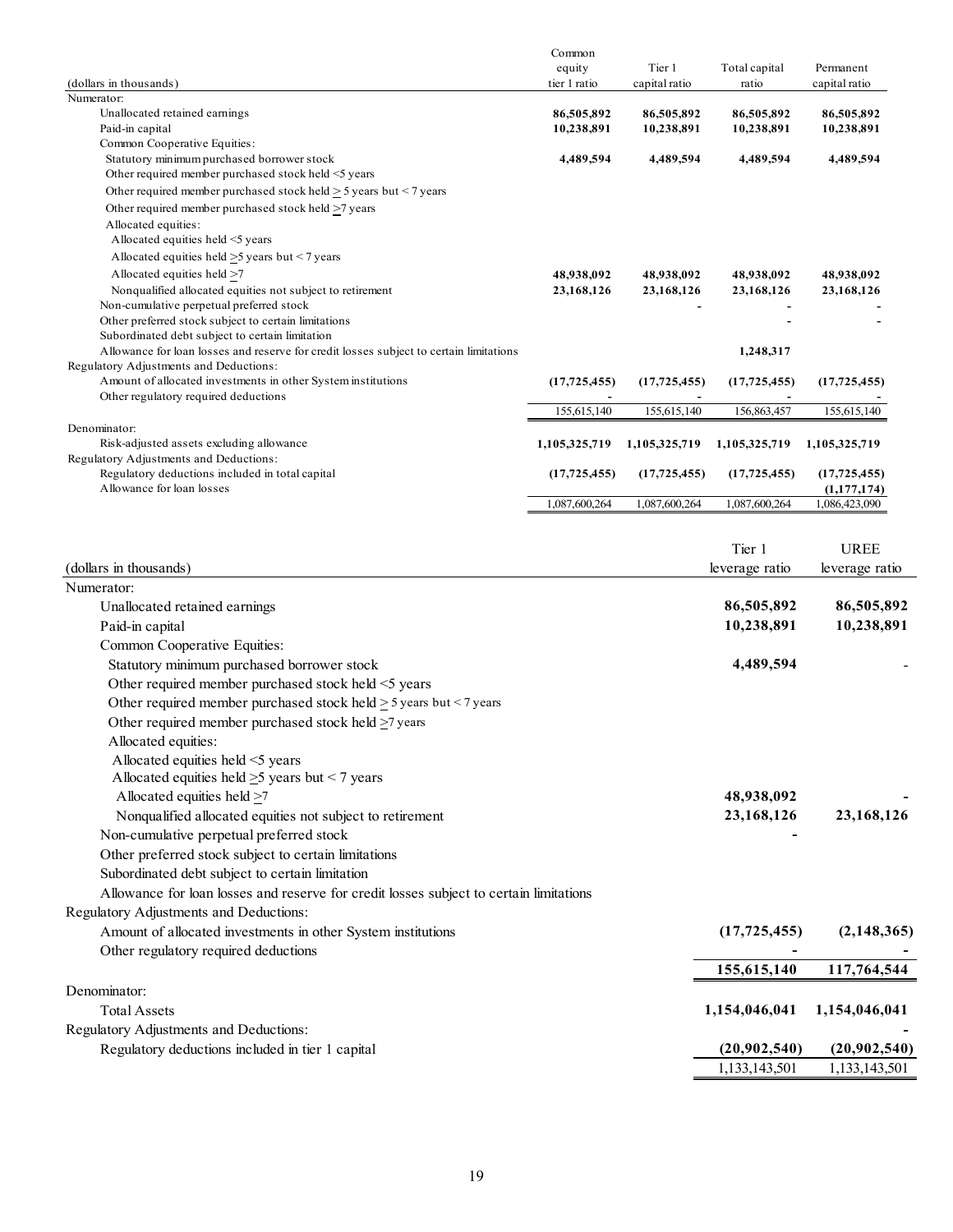The association's accumulated other comprehensive income (loss) relates entirely to its nonpension other postretirement benefits. Amortization of prior service (credits) cost and of actuarial (gain) loss are reflected in "Salaries and employee benefits" in the Consolidated Statement of Comprehensive Income. The following table summarizes the changes in accumulated other comprehensive income (loss) for the three months ended September 30:

|                                                                                                              | 2019         | 2018         |
|--------------------------------------------------------------------------------------------------------------|--------------|--------------|
| Accumulated other comprehensive income (loss) at January 1<br>Amortization of actuarial (gain) loss included | \$(108, 017) | \$(548, 446) |
| in salaries and employee benefits                                                                            | (10, 125)    | (11,349)     |
| Other comprehensive income (loss), net of tax                                                                | (10, 125)    | (11,349)     |
| Accumulated other comprehensive income at September 30                                                       | \$(118, 142) | \$(559,795)  |

# **NOTE 5 — INCOME TAXES:**

Southern AgCredit, ACA conducts its business activities through two wholly-owned subsidiaries. Long-term mortgage lending activities are conducted through a wholly-owned FLCA subsidiary which is exempt from federal and state income tax. Short- and intermediate-term lending activities are conducted through a wholly-owned PCA subsidiary. The PCA subsidiary and the ACA holding company are subject to income tax. Southern AgCredit, ACA operates as a cooperative that qualifies for tax treatment under Subchapter T of the Internal Revenue Code. Accordingly, under specified conditions, Southern AgCredit, ACA can exclude from taxable income amounts distributed as qualified patronage dividends in the form of cash, stock or allocated retained earnings. Provisions for income taxes are made only on those taxable earnings that will not be distributed as qualified patronage dividends. Deferred taxes are recorded at the tax effect of all temporary differences based on the assumption that such temporary differences are retained by the institution and will therefore impact future tax payments. A valuation allowance is provided against deferred tax assets to the extent that it is more likely than not (more than 50 percent probability), based on management's estimate, that they will not be realized. For the three months ended September 30, 2019 and 2018, the net accrued tax liability/benefit was \$0.

# **NOTE 6 — FAIR VALUE MEASUREMENTS:**

FASB guidance defines fair value as the exchange price that would be received for an asset or paid to transfer a liability in the principal or most advantageous market for the asset or liability. See Note 14 to the 2018 Annual Report to Stockholders for a more complete description.

Assets and liabilities measured at fair value on a recurring basis are summarized below:

| September 30, 2019                         | <b>Fair Value Measurement Using</b> |                              | <b>Total Fair</b>        |            |                          |       |         |  |
|--------------------------------------------|-------------------------------------|------------------------------|--------------------------|------------|--------------------------|-------|---------|--|
|                                            | <b>Level 1</b>                      | Level 2                      |                          | Level 3    |                          | Value |         |  |
| Assets held in nonqualified benefit trusts | \$246,938                           | S                            | $\sim 100$               | -8         | ۰                        |       | 246,938 |  |
| December 31, 2018                          |                                     | Fair Value Measurement Using |                          | Total Fair |                          |       |         |  |
|                                            | Level 1                             | Level 2                      |                          |            | Level 3                  |       | Value   |  |
| Assets held in nonqualified benefit trusts | \$214,200                           | S                            | $\overline{\phantom{a}}$ | S          | $\overline{\phantom{a}}$ |       | 214,200 |  |

\*Accounting guidance requires that the fair value measurement for investments be broken out by the different types of investments held.

Assets and liabilities measured at fair value on a nonrecurring basis for each of the fair value hierarchy values are summarized below:

| September 30, 2019   | <b>Fair Value Measurement Using</b> |                              | <b>Total Fair</b> |                          |               |             |               |             |  |
|----------------------|-------------------------------------|------------------------------|-------------------|--------------------------|---------------|-------------|---------------|-------------|--|
|                      |                                     | Level 1                      |                   | <b>Level 2</b>           |               | Level 3     |               | Value       |  |
| Assets:              |                                     |                              |                   |                          |               |             |               |             |  |
| $Loans*$             | S                                   | ۰                            | S                 | ٠                        |               | \$1,240,842 |               | \$1,240,842 |  |
| Other property owned |                                     |                              |                   | ۰                        |               | 4,157,302   |               | 4,157,302   |  |
| December 31, 2018    |                                     | Fair Value Measurement Using |                   |                          |               |             | Total Fair    |             |  |
|                      | Level 1                             |                              |                   | Level 2                  |               | Level 3     |               | Value       |  |
| Assets:              |                                     |                              |                   |                          |               |             |               |             |  |
| Loans $*$            | \$                                  | $\overline{\phantom{0}}$     | S                 | $\overline{\phantom{a}}$ | <sup>\$</sup> | 78.914      | <sup>\$</sup> | 78,914      |  |
| Other property owned |                                     |                              |                   |                          |               | 5,076,652   |               | 5,076,652   |  |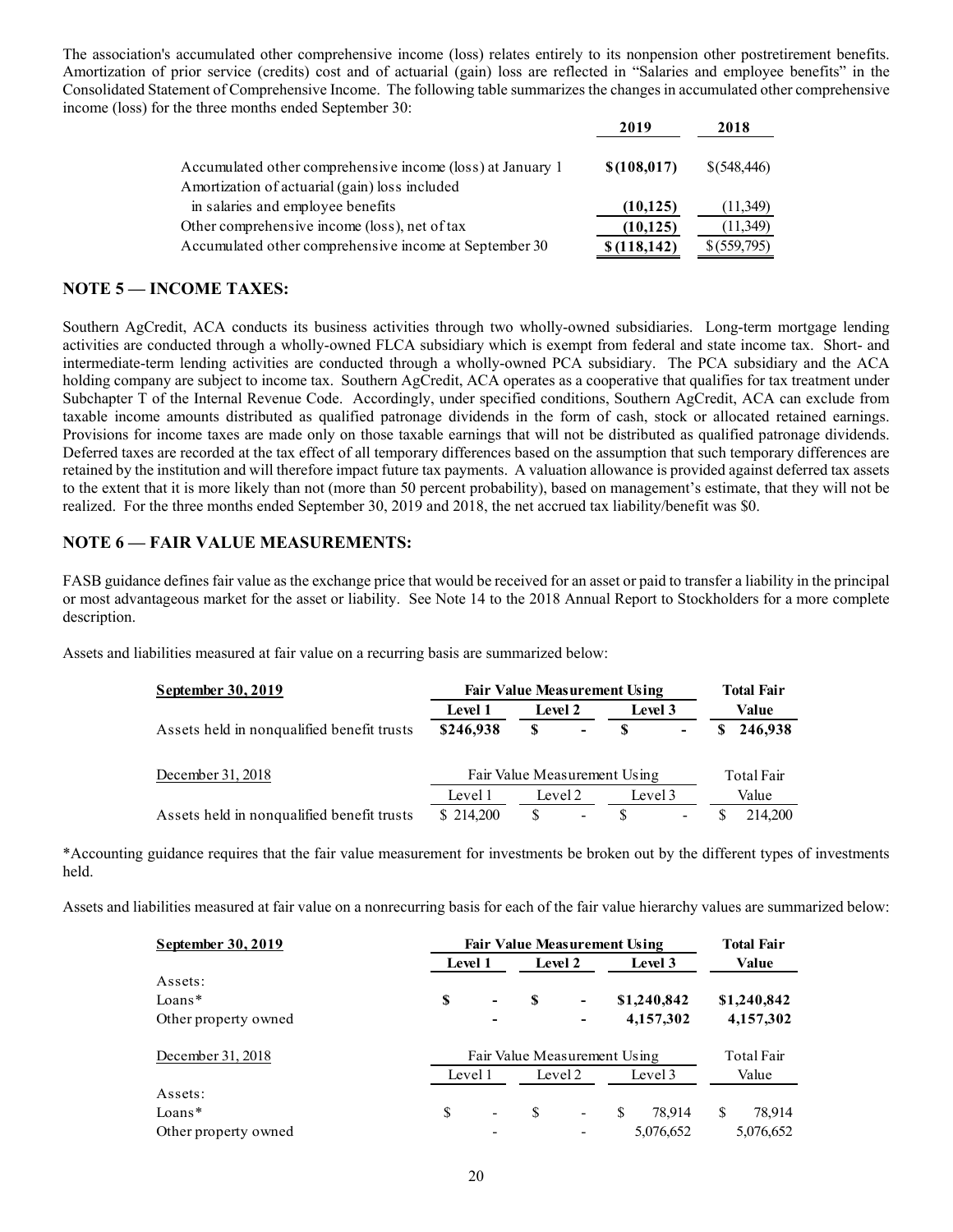\*Represents the fair value of certain loans that were evaluated for impairment under authoritative guidance "Accounting by Creditors for Impairment of a Loan." The fair value was based upon the underlying collateral since these were collateral-dependent loans for which real estate is the collateral.

With regard to nonrecurring measurements for impaired loans and other property owned, it is not practicable to provide specific information on inputs, as each collateral property is unique. System institutions utilize appraisals to value these loans and other property owned and take into account unobservable inputs, such as income and expense, comparable sales, replacement cost and comparability adjustments.

#### **Valuation Techniques**

As more fully discussed in Note 14 to the 2018 Annual Report to Stockholders, authoritative guidance establishes a fair value hierarchy, which requires an entity to maximize the use of observable inputs and minimize the use of unobservable inputs when measuring fair value. The following represent a brief summary of the valuation techniques used for the association's assets and liabilities. For a more complete description, see Notes to the 2018 Annual Report to Stockholders.

#### *Loans Evaluated for Impairment*

For certain loans evaluated for impairment under FASB impairment guidance, the fair value is based upon the underlying collateral since the loans are collateral-dependent loans for which real estate is the collateral. The fair value measurement process uses independent appraisals and other market-based information, but in many cases it also requires significant input based on management's knowledge of and judgment about current market conditions, specific issues relating to the collateral and other matters. As a result, a majority of these loans have fair value measurements that fall within Level 3 of the fair value hierarchy. When the value of the real estate, less estimated costs to sell, is less than the principal balance of the loan, a specific reserve is established. The fair value of these loans would fall under Level 2 of the hierarchy if the process uses independent appraisals and other market-based information.

#### *Other Property Owned*

Other property owned is generally classified as Level 3 of the fair value hierarchy. The process for measuring the fair value of the other property owned involves the use of independent appraisals and other market-based information. Costs to sell represent transaction costs and are not included as a component of the asset's fair value. As a result, these fair value measurements fall within Level 3 of the hierarchy.

#### **NOTE 7 — EMPLOYEE BENEFIT PLANS:**

The following table summarizes the components of net periodic benefit costs of nonpension other postretirement employee benefits for the three months ended September 30:

Three months ended September 30 :

|                                               |   |                | Other Benefits |          |  |
|-----------------------------------------------|---|----------------|----------------|----------|--|
|                                               |   | 2019           |                | 2018     |  |
| Service cost                                  | S | 8,317          | S              | 10,670   |  |
| Interest cost                                 |   | 39,466         |                | 37,423   |  |
| Amortization of prior service (credits) costs |   | (3,375)        |                | (3,783)  |  |
| Net periodic benefit cost                     |   | 44,408         | S              | 44,310   |  |
| Nine months ended September 30:               |   | Other Benefits |                |          |  |
|                                               |   | 2019           |                | 2018     |  |
| Service cost                                  | S | 24,951         | \$             | 32,010   |  |
| Interest cost                                 |   | 118,398        |                | 112,270  |  |
| Amortization of prior service (credits) costs |   | (10, 125)      |                | (11,349) |  |
| Net periodic benefit cost                     |   | 133,224        | S              | 132,931  |  |

The association's liability for the unfunded accumulated obligation for these benefits at September 30, 2019, was \$3,434,735 and is included in "Other Liabilities" in the balance sheet.

The components of net periodic benefit cost other than the service cost component are included in the line item "other components of net periodic postretirement benefit cost" in the income statement.